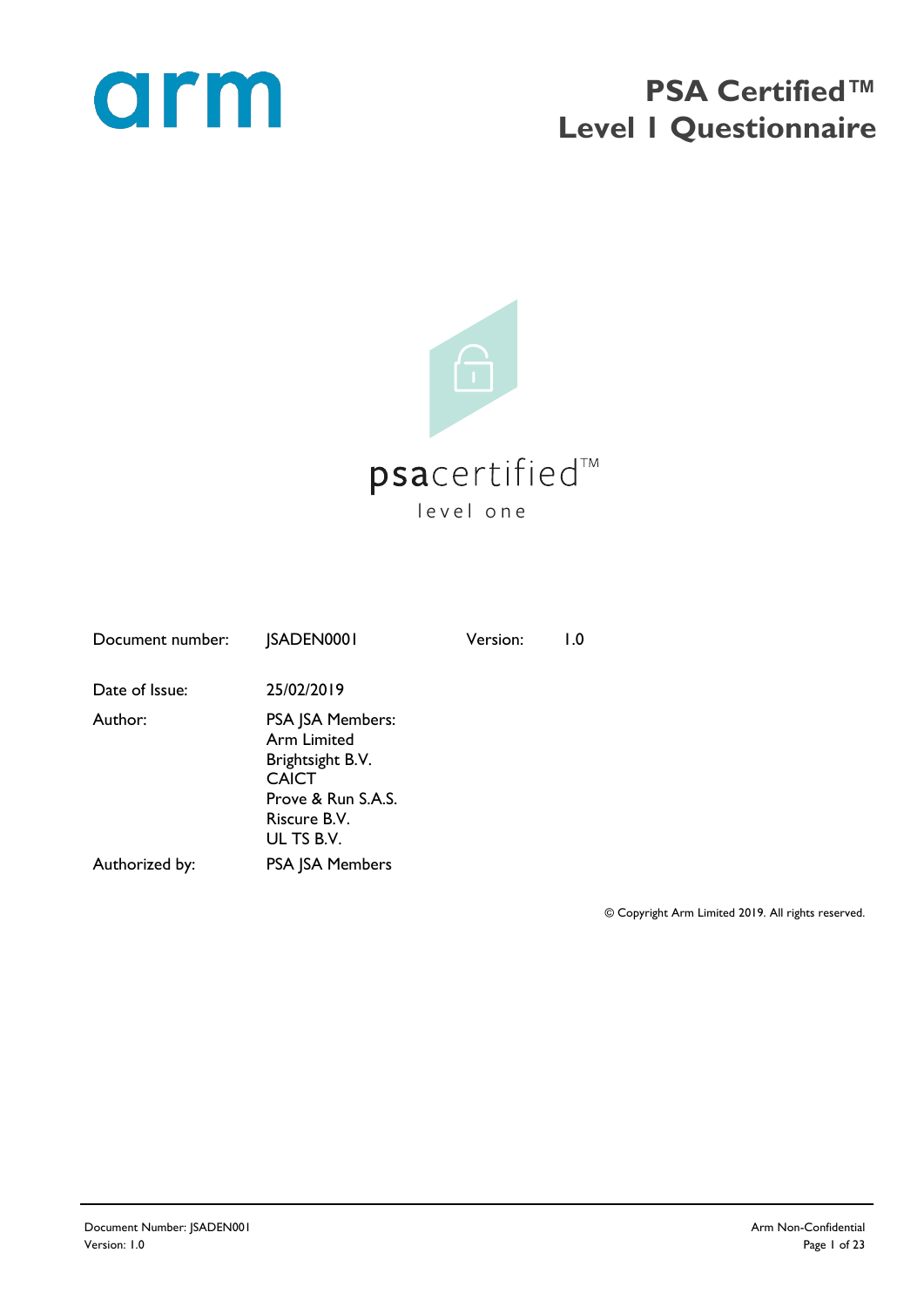#### **Abstract**

PSA Certified is the independent security evaluation scheme for Platform Security Architecture (PSA) based IoT systems. It establishes trust through a multi-level assurance program for chips containing a security component called a Root of Trust (PSA-RoT) that provides trusted functionality to the platform. The multilevel scheme has been designed to help device makers and businesses get the level of security they need for their use case. This document covers PSA Certified™ Level I which builds on the PSA Security Model goals, generic IoT threat models and industry best practice to provide a set of critical security questions for the chip vendor, RTOS supplier and OEM. Use this form to fill in the questionnaire for your product and review it with one of the JSA member test labs. Products that become PSA Certified will be showcased on www.psacertified.org website. PSA and PSA Certified are architecture neutral.

#### **Keywords**

PSA Certified, Level 1, Certification, IoT, Platform Security Architecture, Questionnaire, PSA, Security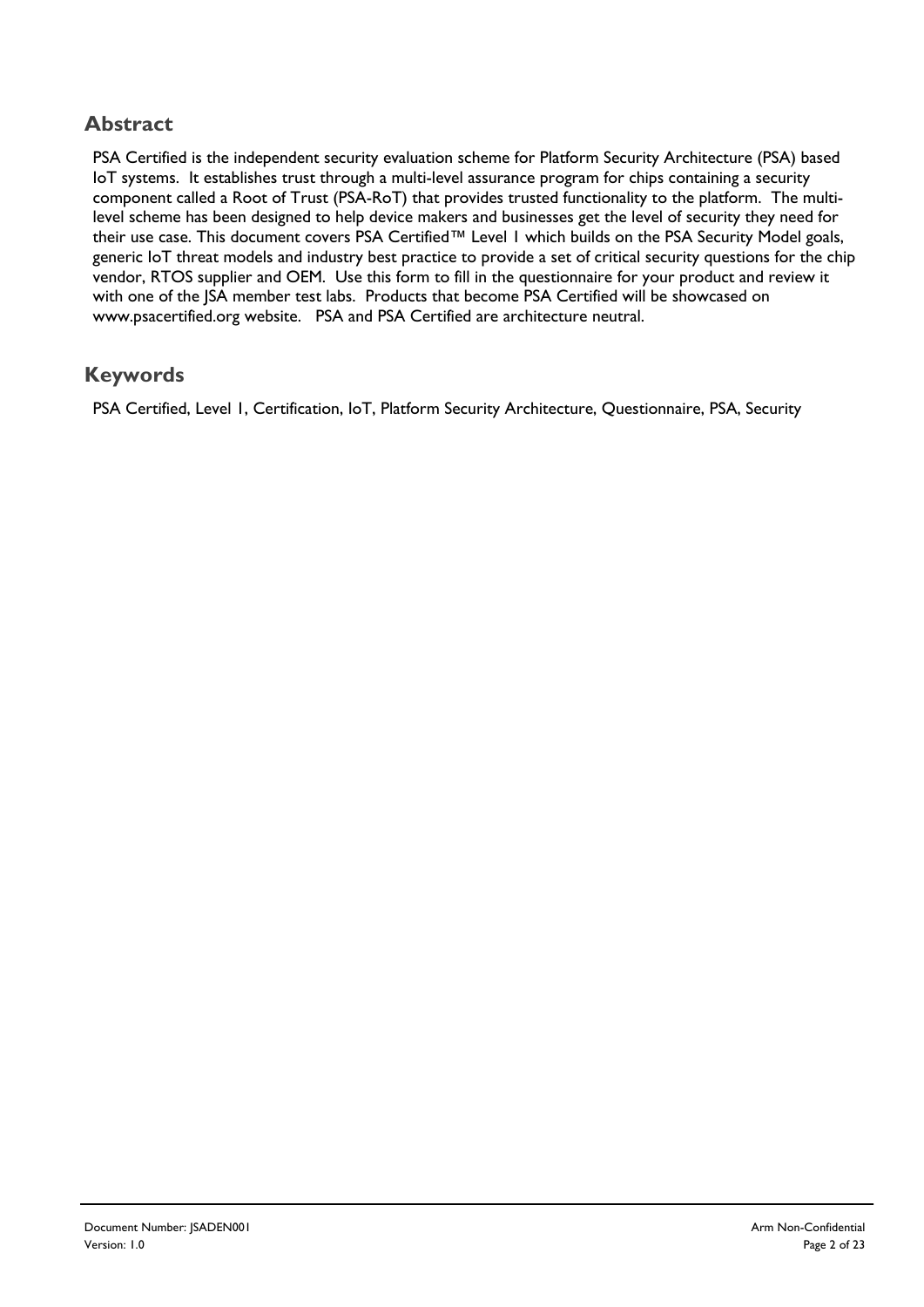# **Non-Confidential Proprietary Notice**

This document is protected by copyright and other related rights and the practice or implementation of the information contained in this document may be protected by one or more patents or pending patent applications. No part of this document may be reproduced in any form by any means without the express prior written permission of Arm. **No license, express or implied, by estoppel or otherwise to any intellectual property rights is granted by this document unless specifically stated.**

Your access to the information in this document is conditional upon your acceptance that you will not use or permit others to use the information for the purposes of determining whether implementations infringe any third party patents.

THIS DOCUMENT IS PROVIDED "AS IS". ARM PROVIDES NO REPRESENTATIONS AND NO WARRANTIES, EXPRESS, IMPLIED OR STATUTORY, INCLUDING, WITHOUT LIMITATION, THE IMPLIED WARRANTIES OF MERCHANTABILITY, SATISFACTORY QUALITY, NON-INFRINGEMENT OR FITNESS FOR A PARTICULAR PURPOSE WITH RESPECT TO THE DOCUMENT. For the avoidance of doubt, Arm makes no representation with respect to, and has undertaken no analysis to identify or understand the scope and content of, patents, copyrights, trade secrets, or other rights.

This document may include technical inaccuracies or typographical errors.

TO THE EXTENT NOT PROHIBITED BY LAW, IN NO EVENT WILL ARM BE LIABLE FOR ANY DAMAGES, INCLUDING WITHOUT LIMITATION ANY DIRECT, INDIRECT, SPECIAL, INCIDENTAL, PUNITIVE, OR CONSEQUENTIAL DAMAGES, HOWEVER CAUSED AND REGARDLESS OF THE THEORY OF LIABILITY, ARISING OUT OF ANY USE OF THIS DOCUMENT, EVEN IF ARM HAS BEEN ADVISED OF THE POSSIBILITY OF SUCH DAMAGES.

This document consists solely of commercial items. You shall be responsible for ensuring that any use, duplication or disclosure of this document complies fully with any relevant export laws and regulations to assure that this document or any portion thereof is not exported, directly or indirectly, in violation of such export laws. Use of the word "partner" in reference to Arm's customers is not intended to create or refer to any partnership relationship with any other company. Arm may make changes to this document at any time and without notice.

If any of the provisions contained in these terms conflict with any of the provisions of any click through or signed written agreement covering this document with Arm, then the click through or signed written agreement prevails over and supersedes the conflicting provisions of these terms. This document may be translated into other languages for convenience, and you agree that if there is any conflict between the English version of this document and any translation, the terms of the English version of the Agreement shall prevail.

The Arm corporate logo and words marked with ® or ™ are registered trademarks or trademarks of Arm Limited (or its subsidiaries) in the US and/or elsewhere. All rights reserved. Other brands and names mentioned in this document may be the trademarks of their respective owners. Please follow Arm's trademark usage guidelines at **http://www.arm.com/company/policies/trademarks**.

Copyright © [2019] Arm Limited (or its affiliates). All rights reserved. Arm Limited. Company 02557590 registered in England. 110 Fulbourn Road, Cambridge, England CB1 9NJ. LES-PRE-20349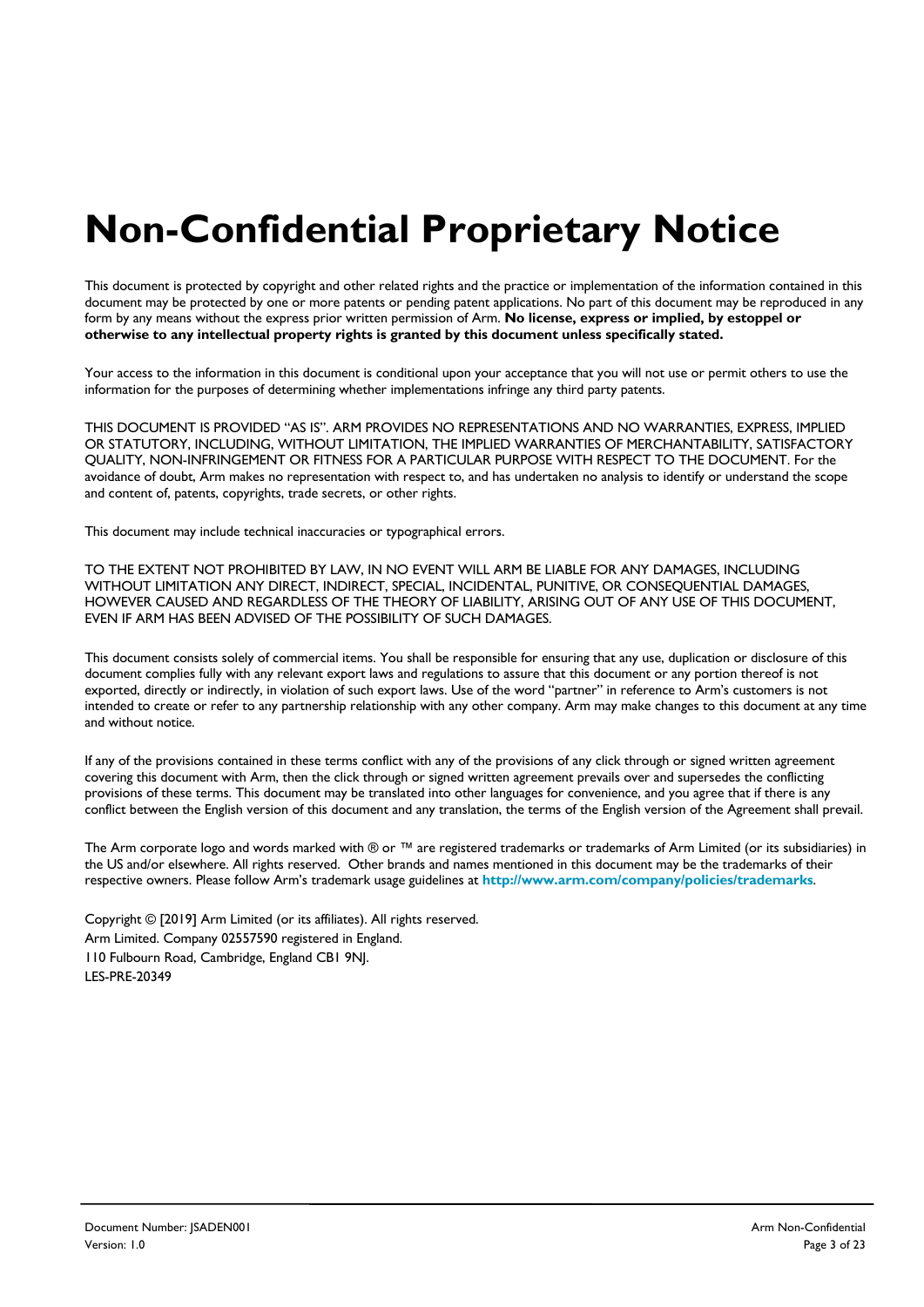### **Contents**

| $\mathbf{I}$            | <b>ABOUT THIS DOCUMENT</b>                         | 6               |
|-------------------------|----------------------------------------------------|-----------------|
| 1.1                     | <b>Current status and anticipated changes</b>      | 6               |
| 1.2                     | <b>Change history</b>                              | 6               |
| 1.3                     | <b>References</b>                                  | $6\phantom{1}6$ |
| 1.4                     | <b>Terms and abbreviations</b>                     | $6\phantom{1}6$ |
| 1.5                     | <b>Feedback</b>                                    | $\overline{7}$  |
| $\mathbf{2}$            | <b>PSA CERTIFIED OVERVIEW</b>                      | 8               |
| 2.1                     | <b>PSA Overview</b>                                | 8               |
| 2.2                     | <b>Scope for Security Evaluation</b>               | 8               |
| 2.3                     | <b>Roles for PSA Certified Level I</b>             | 9               |
| 2.4                     | <b>Process for PSA Certified Level I</b>           | 10              |
| 2.5                     | Use of PSA Certified Level I Security Certificates | 11              |
| 2.6                     | <b>Assumptions for the Operational Environment</b> | 11              |
| $\overline{\mathbf{3}}$ | <b>ASSESSMENT INFORMATION</b>                      | 12              |
| 3.1                     | <b>Contact</b>                                     | 12              |
| 3.2                     | <b>Product Reference</b>                           | 12              |
| 3.3                     | <b>Product Description</b>                         | 12              |
| 3.4                     | <b>PSA Implementation</b>                          | 12              |
| 3.5                     | Declaration for new questionnaire                  | 13              |
| 3.6                     | Declaration for reuse of an existing certificate   | 14              |
| 4                       | <b>ASSESSMENT QUESTIONNAIRE - FOR CHIP VENDORS</b> | 15              |
| 5                       | <b>ASSESSMENT QUESTIONNAIRE - FOR RTOS VENDORS</b> | 17              |
| 5.1                     | <b>Code Integrity</b>                              | 17              |
| 5.2                     | <b>Data Assets</b>                                 | 18              |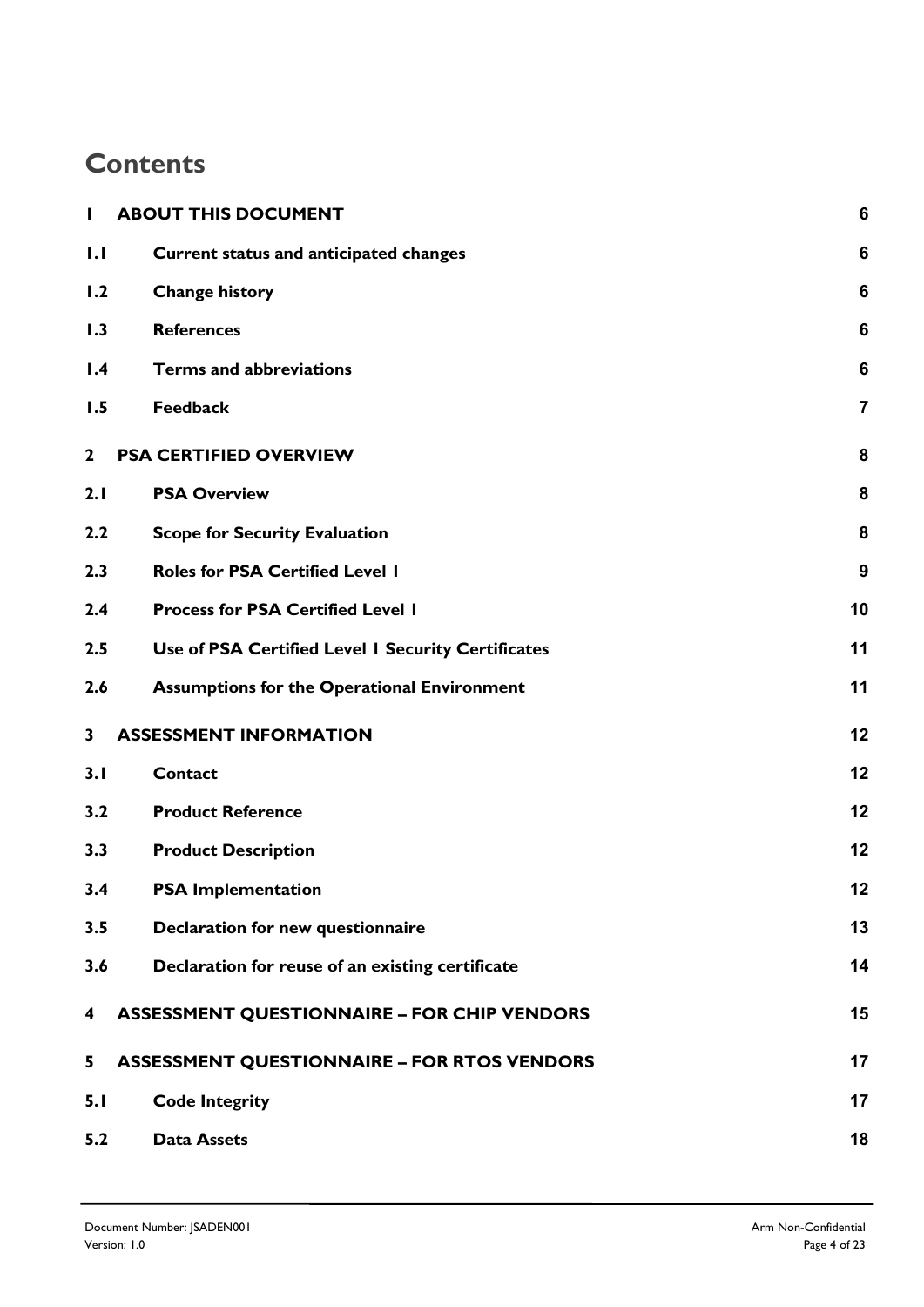| 5.3 | Communication                             | 18 |
|-----|-------------------------------------------|----|
| 5.4 | <b>Hardening</b>                          | 19 |
| 5.5 | <b>Passwords</b>                          | 19 |
| 5.6 | <b>Privacy</b>                            | 20 |
| 6   | <b>ASSESSMENT QUESTIONNAIRE - FOR OEM</b> | 21 |
| 6.1 | <b>Code Integrity</b>                     | 21 |
| 6.2 | Communication                             | 21 |
| 6.3 | Hardening                                 | 22 |
| 6.4 | <b>Passwords</b>                          | 22 |
| 6.5 | <b>Privacy</b>                            | 23 |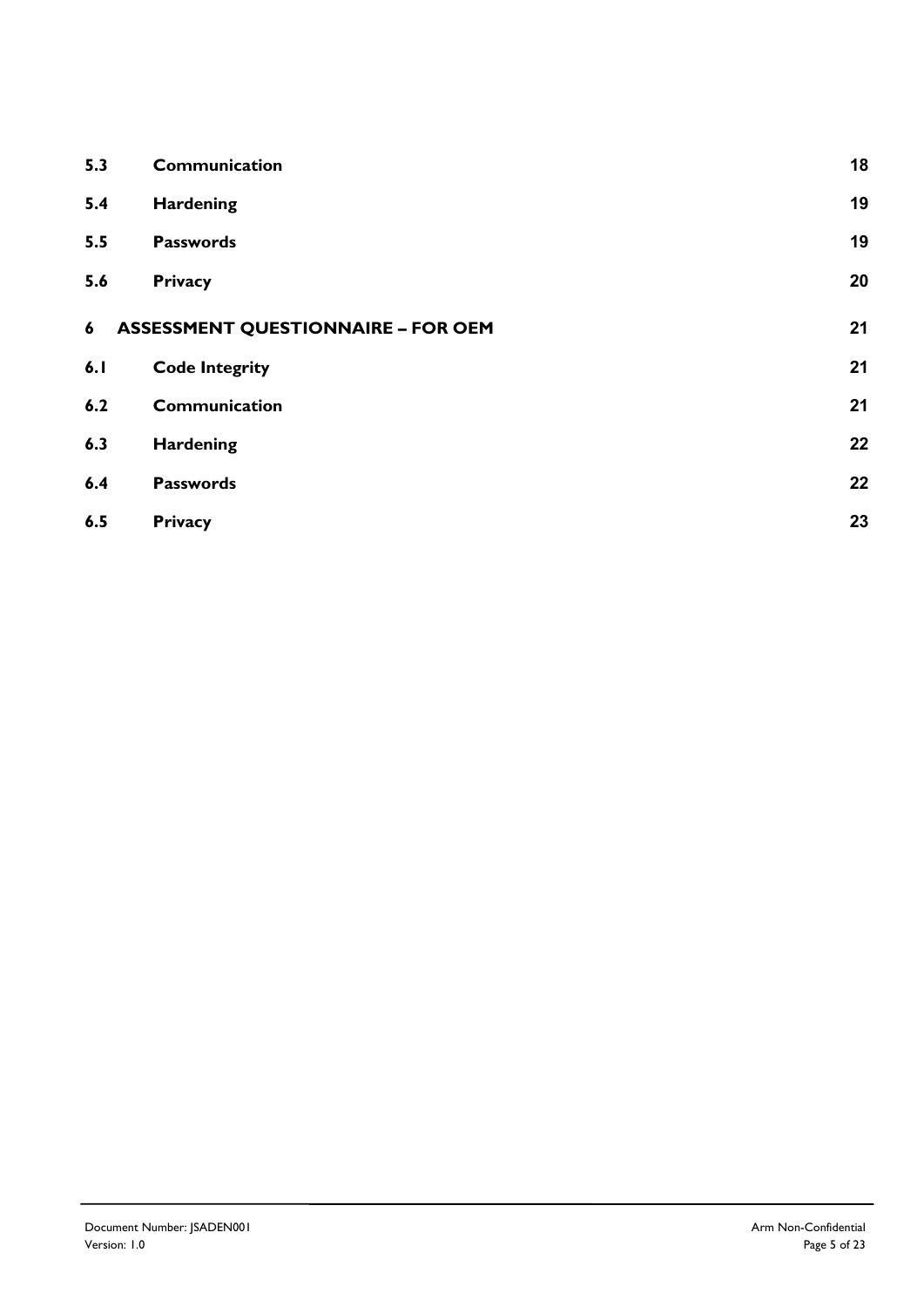### **1 About this document**

#### **1.1 Current status and anticipated changes**

Current Status: Final

#### **1.2 Change history**

| <b>Release Date</b> | <b>Version</b> | <b>Comments</b>                       |
|---------------------|----------------|---------------------------------------|
| 13/02/2019          | 1.0            | Public release based on BET03 version |

#### **1.3 References**

This document refers to the following documents.

| <b>Ref</b> | Doc No        | Author(s)  | <b>Title</b>                                    |
|------------|---------------|------------|-------------------------------------------------|
| [PSA-FF]   | ARM DEN 0063A | <b>ARM</b> | ARM® Platform Security Architecture             |
|            |               |            | Firmware Framework and RoT Services - M-profile |
| [PSA-SM]   | ARM DEN 0079  | <b>ARM</b> | PSA: Device Security Model                      |

#### **1.4 Terms and abbreviations**

This document uses the following terms and abbreviations.

| Term                                        | Meaning                                                                                                                                                                                                                                                                    |
|---------------------------------------------|----------------------------------------------------------------------------------------------------------------------------------------------------------------------------------------------------------------------------------------------------------------------------|
| Application firmware                        | The main application firmware for the platform, typically comprising an RTOS<br>and application tasks. PSA provides no isolation services for this firmware,<br>although the RTOS may make use of available hardware support to provide<br>internal isolation of operation |
| Application Root of Trust                   | This is the security domain in which additional security services are<br>implemented. See PSA Security Model [PSA-SM] for details                                                                                                                                          |
| Application Root of Trust<br>Service        | This is a Root of Trust Service within the Application Root of Trust domain                                                                                                                                                                                                |
| Hardware Unique Key<br>(HUK)                | Secret and unique to the device – this symmetric key must not be accessible<br>outside the PSA Root of Trust                                                                                                                                                               |
| Non-secure Processing<br>Environment (NSPE) | This is the security domain outside of the SPE, the Application domain, typically<br>containing the application firmware and hardware.                                                                                                                                     |
| <b>PSA</b>                                  | <b>Platform Security Architecture</b>                                                                                                                                                                                                                                      |
| <b>PSA Immutable Root of</b><br>Trust       | The hardware and code and data that cannot be modified following<br>manufacturing. See PSA Security Model [PSA-SM] for details                                                                                                                                             |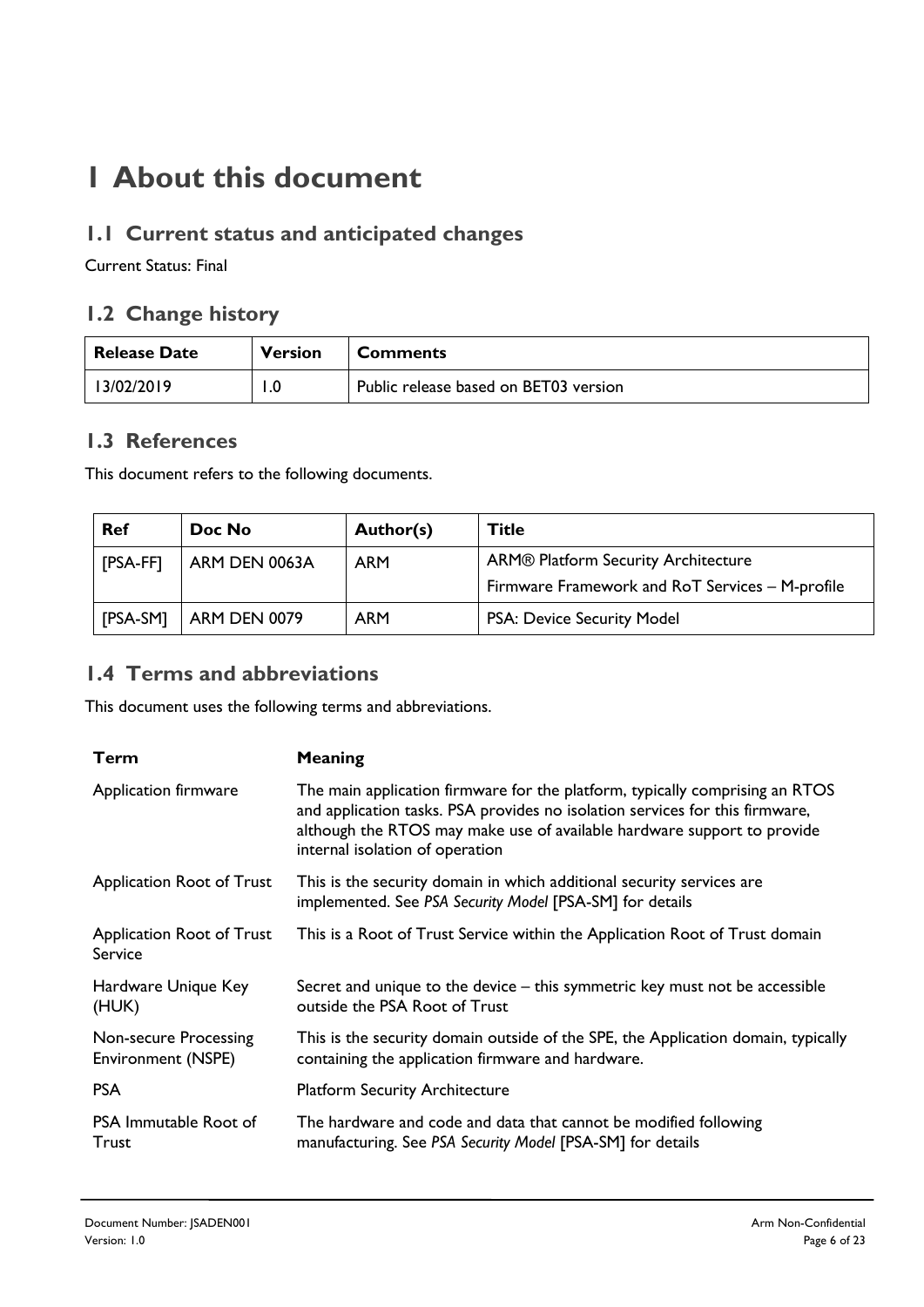| <b>PSA Root of Trust</b>                      | This defines the most trusted security domain within a PSA system. See PSA<br>Security Model [PSA-SM] for details                                                                                                                                                                           |
|-----------------------------------------------|---------------------------------------------------------------------------------------------------------------------------------------------------------------------------------------------------------------------------------------------------------------------------------------------|
| <b>PSA Root of Trust Service</b>              | This is a Root of Trust Service within the PSA Root of Trust domain                                                                                                                                                                                                                         |
| PSA Updateable Root of<br><b>Trust</b>        | The Root of Trust firmware that can be updated following manufacturing. See<br>PSA Security Model [PSA-SM] for details                                                                                                                                                                      |
| Root of Trust (RoT)                           | This is the minimal set of software, hardware and data that is implicitly trusted in<br>the platform - there is no software or hardware at a deeper level that can verify<br>that the Root of Trust is authentic and unmodified. See Root of Trust Definitions<br>and Requirements [GP-RoT] |
| <b>Root of Trust Service</b><br>(RoT Service) | A set of related security operations that are implemented in a Secure Partition.<br>The server endpoint of a PSA IPC channel. Multiple RoT Services can co-exist in<br>a single Secure Partition.                                                                                           |
| <b>Secure Processing</b><br>Environment (SPE) | A platform's processing environment for software that provides confidentiality<br>and integrity for its runtime state from software and hardware outside of the<br>SPE.                                                                                                                     |
| Secure Partition Manager<br>(SPM)             | The part of a PSA implementation that is responsible for isolating software in<br>partitions, managing the execution of software within partitions, and providing<br>IPC between partitions                                                                                                 |
| <b>SiP</b>                                    | System in Package                                                                                                                                                                                                                                                                           |
| SoC                                           | System on Chip                                                                                                                                                                                                                                                                              |
| <b>Trusted boot</b>                           | Trusted Boot is technology to provide a chain of trust for all the components<br>during boot                                                                                                                                                                                                |

#### **1.5 Feedback**

Arm welcomes feedback on its documentation.

If you have comments on the content of this documentation, send an e-mail to psacertified@arm.com. Give:

- The title (PSA Certified Level 1 Questionnaire).
- The number (JSADEN-001).
- The page numbers to which your comments apply.
- The rule identifiers to which your comments apply, if applicable.
- A concise explanation of your comments.

Arm also welcomes general suggestions for additions and improvements.

#### **Note**

Arm tests PDFs only in Adobe Acrobat and Acrobat Reader, and cannot guarantee the appearance or behaviour of any document when viewed with any other PDF reader.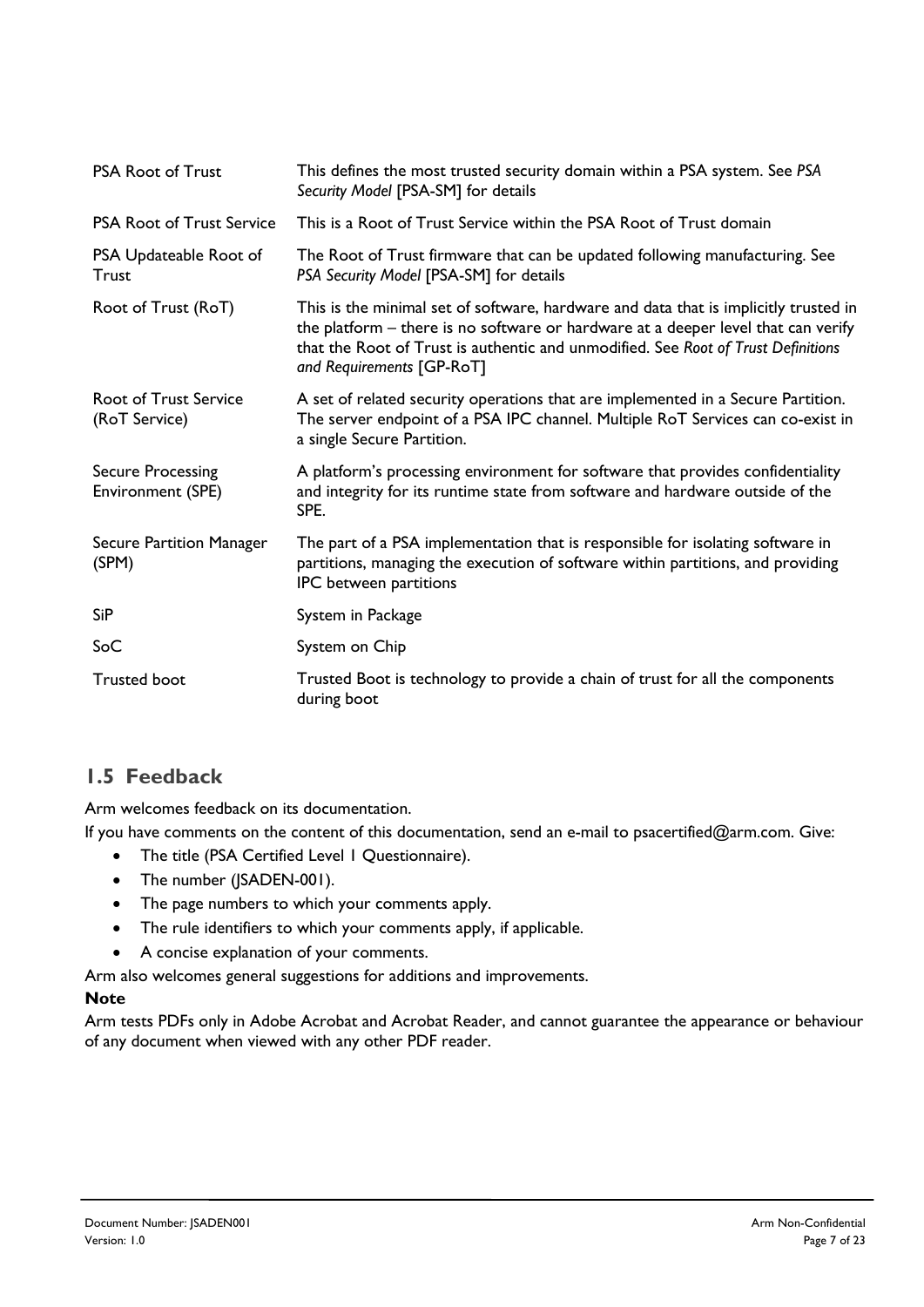## **2 PSA Certified Overview**

#### **2.1 PSA Overview**

PSA defines a common hardware and software security platform, providing a generic security foundation and allowing secure products and features to be developed on top. It is expected that PSA API compliance (functional certification) will be an initial step in achieving secure products that are later evaluated by test labs as part of the PSA Certified scheme.

The terms Functional Certification and PSA Certified are used here with the following meanings:

• *PSA Functional API Certification*

PSA functional *API* certification means that a device has PSA functional security APIs and has passed a test suite provided by Arm. Arm supplies a reference implementation as open source software – Trusted Firmware-M

• *PSA Certified*

The PSA Certified scheme involves the evaluation by a laboratory of a device against a set of security requirements and, in case of a successful evaluation, the certification by the PSA Certified secretariat (or a third-party on behalf of the PSA Joint Stakeholder Members) of this device. The evaluation laboratory examines measures and processes to ensure that a functionally compliant TOE, including its critical assets, is not vulnerable to identified threats.

The PSA Certified scheme recognises that there will be different security requirements and different cost/security trade-offs for different applications and eco-systems. This is reflected in specifications by introducing range of *assurance levels*.

Level 1 for assurance (not to be confused with SPM isolation levels), which is the target of this document, relies on a questionnaire assessment filled out by the semiconductor manufacturer, OS vendor or OEM on the security of its device with respect to baseline IoT security requirements to mitigate common IoT threats and the expected security requirements for PSA products. This assessment is checked by an Evaluation Laboratory and if the device passes, a digital certificate is issued and published on **www.psacertified.org**. The certificate number is a globally unique EAN-13 number that can be supplied by the test lab or by the company seeking certification. PSA devices support Entity Attestation Token that can use the EAN-13 as an identifier of the chip type to inform relying parties that the chip PSA-RoT has been evaluated using the questionnaire provided in the following sections.

#### **2.2 Scope for Security Evaluation**

The scope for security evaluation is the combination of the hardware and software components supporting a device. The considered hardware may be a System-in-Package (SiP) or a System-on-Chip (SoC) integrated on a board.

For Chip Vendors, the hardware is in scope of the security evaluation as it provides security features, such as immutable storage or protection of debug features, which are essential for ensuring the security of the PSA implementation. The scope also includes, the following software components from the PSA platform, as described in [PSA-FF]:

- PSA immutable root of trust, for example Boot ROM, Root secrets and IDs, Isolation hardware, Security lifecycle management and enforcement.
- Trusted Subsystems used by the PSA root of trust, such as security subsystems, trusted peripherals, SIM or SE, which include both hardware and software components are also in the scope of evaluation.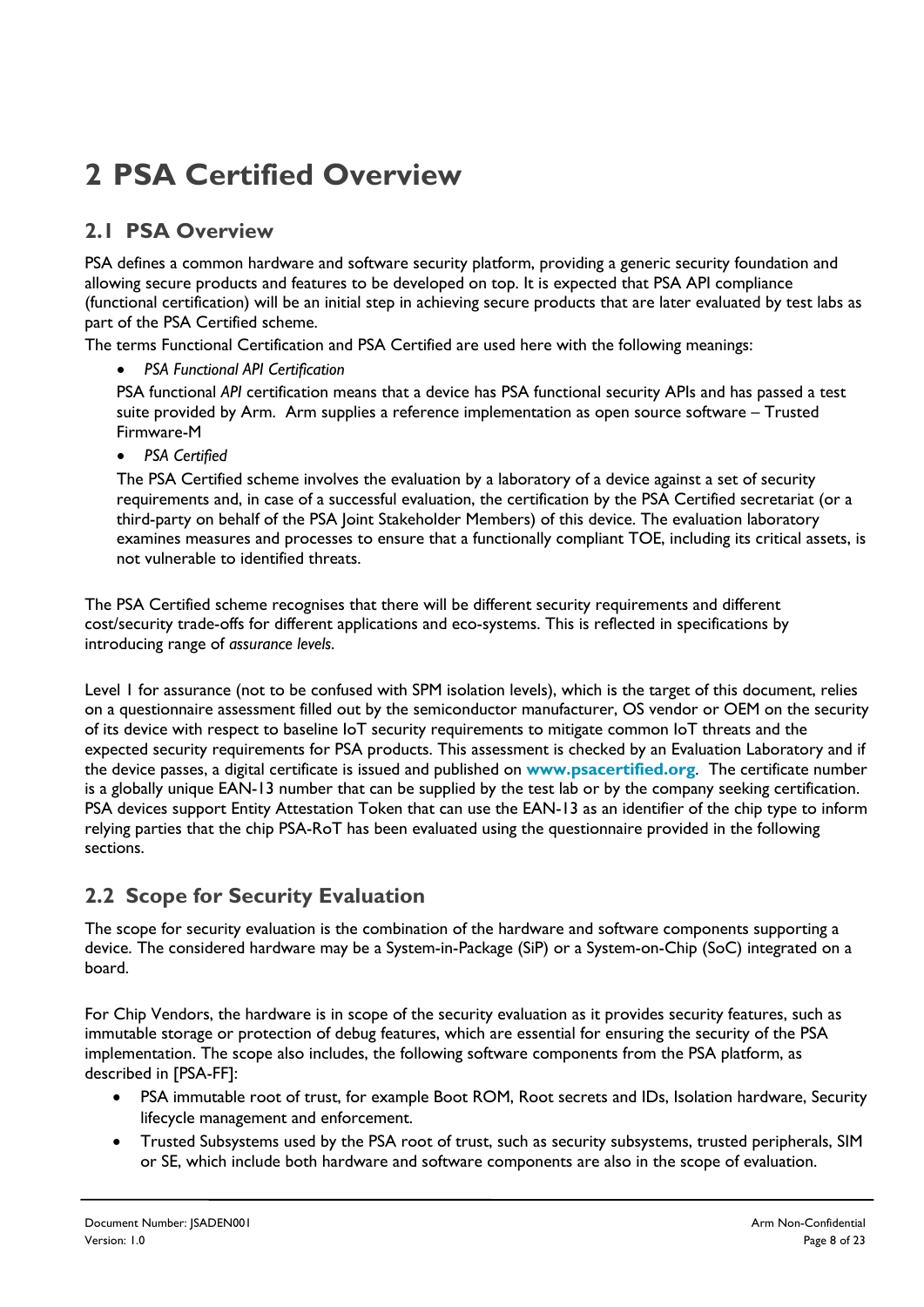• PSA updateable root of trust, such as Software isolation framework, protecting more trusted software from less trusted software, Generic services such as Entity Attestation Token (EAT) generation, secure storage, generic crypto services, FW update validation.

For RTOS and integrated PSA-RoT Vendors, the software components in the scope of security evaluation are:

• OS for the Non-Secure Processing Environment.

For OEMs, the software components in the scope of security evaluation are:

• Applications and libraries developed by the OEM. They may be split between parts executed on the Non-Secure Processing Environment and on the Secure Processing Environment.

Figure 1 below illustrates the components of a PSA architecture with related scopes of evaluation. The isolation between the Non-Secure Processing Environment and the Secure Processing Environment (for PSA Updateable Root of Trust and Application Root of Trust) can be implemented for instance relying on Cortex-v8M with TrustZone or using dual cores on Cortex-v7M.



Figure 1: Scope of PSA Certified Level

#### **2.3 Roles for PSA Certified Level 1**

PSA Certified Level 1 for devices based on the PSA architecture involves the following roles:

• Arm: Issues PSA functional and security specification.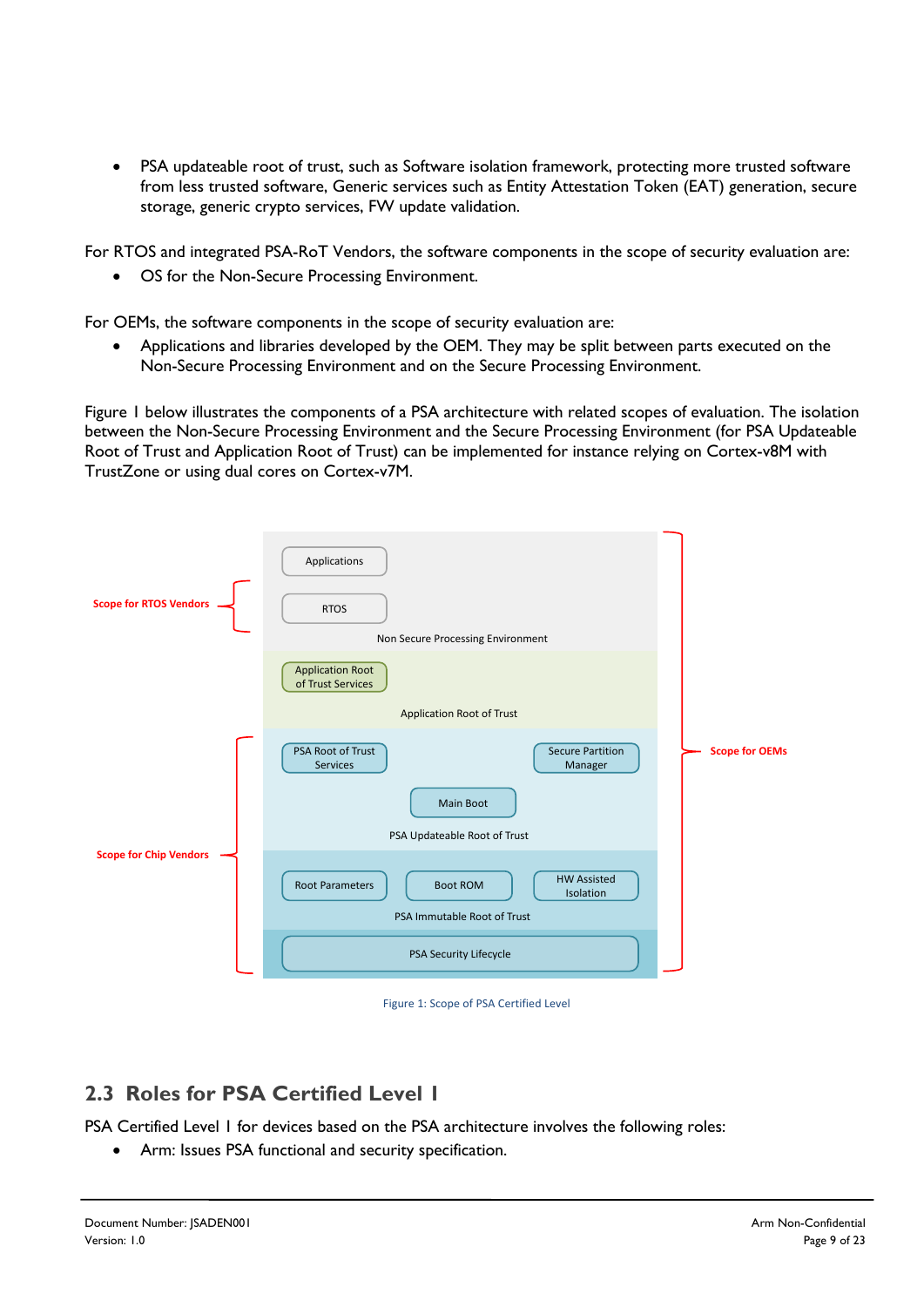- OEM: Conceives and develops a device based on PSA specification, i.e., integrates a PSA platform on the device, develops applications or libraries on top of the platform.
- Chip Vendor: Develops the chip, the PSA Immutable Root of Trust and possibly Trusted Subsystems, and the updateable PSA components for the Secure Processing Environment, e.g. integrating Trusted Firmware-M.
- RTOS Vendor: Develops OS and related libraries for the Non-Secure Processing Environment.
- Certification Secretariat: Receives applications for PSA security certification, issues certificates, updates security certification scheme.
- Evaluation Laboratory: Proceeds to technical review of questionnaires submitted for PSA Certified Level 1 and if successful provides a digital certificate reference number (EAN-13) for a SoC or product.

#### **2.4 Process for PSA Certified Level 1**

The process for level 1 certification of devices based on the PSA architecture is the following:

- 1. The Chip Vendor, the RTOS Vendor or the OEM (for short, the Developer below) proceeds to the selfassessment of its product (chip, RTOS and integrated device respectively) using the dedicated questionnaires provided in Section 4, 5 or 6 respectively.
- 2. For each requirement, the Developer shall check the box corresponding to the fulfilment of the requirement by its product:
- Yes: If the product fully complies with the requirement.
- Part.: If the product partially complies with the requirement (box greyed for requirements "Part." is not relevant).
- N/A: If the requirement is not applicable for the product.

For a product fully compliant with the requirement, the Developer may also have to describe on the line following the statement of the requirement how this requirement is implemented, according to the instructions given *in italic*.

For a product not fully compliant with the requirement (box "Part". or "N/A" checked), the Developer has to provide on the line following the statement of the requirement a rationale explaining why this requirement is not fulfilled.

- 3. The Developer submits an application to the PSA Certification Secretariat.
- 4. The Developer fills the assessment information part in Section 3 and submits the full questionnaire to a test lab.
- 5. The Evaluation Laboratory provides a technical review by checking that the rationale given for each requirement is consistent with the statement of the requirement. The Evaluation Laboratory may ask clarifications.
- 6. If the result of the review by the Evaluation Laboratory is Pass, the test lab will provide a PSA\_ID for the chip or device.
- 7. The PSA Certification Secretariat proceeds to the certification of the product and the PSA ID is published along with product or chip reference on the Secretariat's website.

The pass threshold for each of the 3 sections (Chip Vendor, RTOS Vendor or OEM) is 1 (one) "Part." Or "N/A" and the rest "Yes".

For a new product or a variant of an existing product, the Developer can also reuse a questionnaire that has already been reviewed by an Evaluation Laboratory provided the same answers exactly apply. In that case, no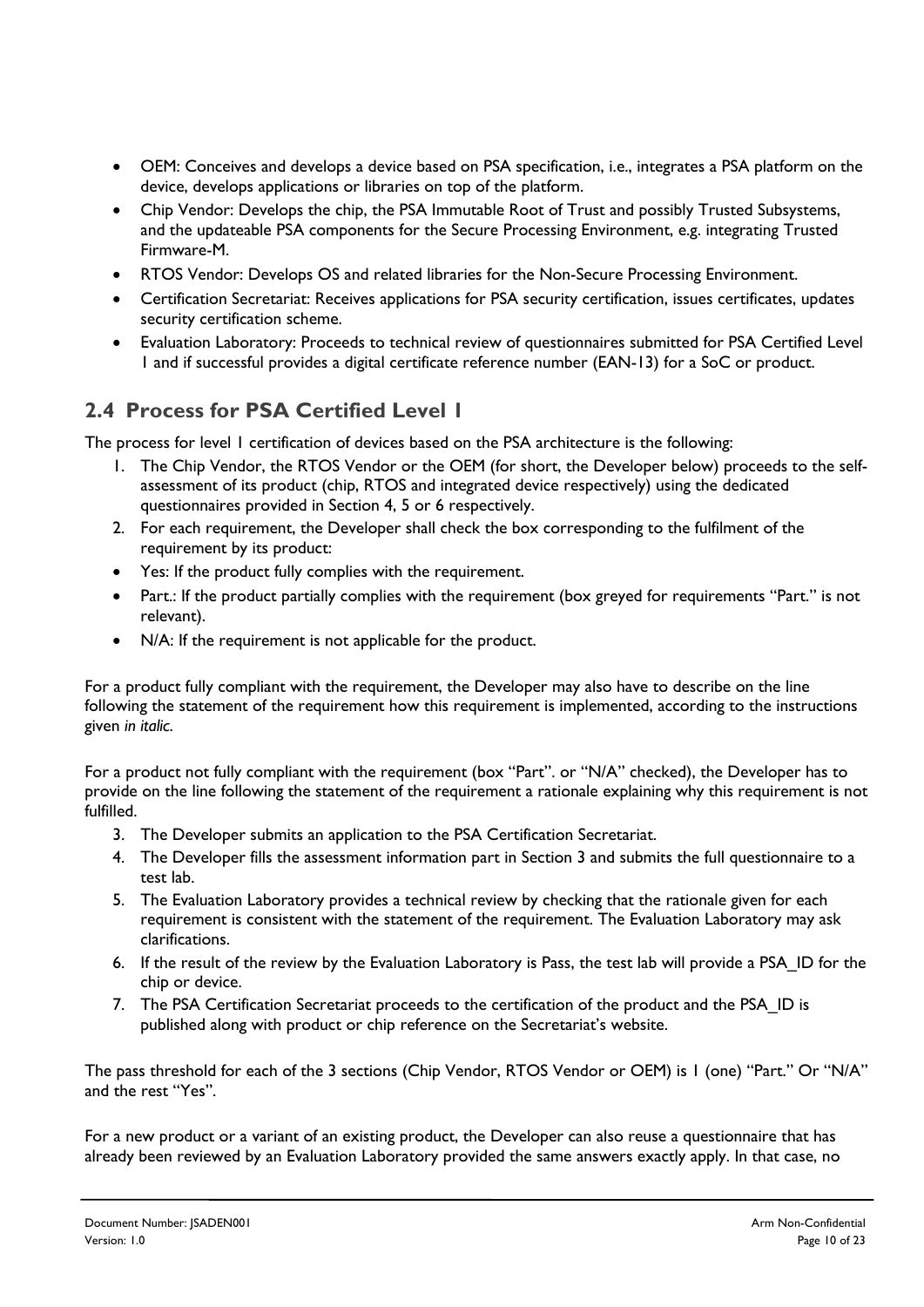action from an Evaluation Laboratory is required and the Developer only have to submit an application to the PSA Certification Secretariat.

#### **2.5 Use of PSA Certified Level 1 Security Certificates**

The purpose of PSA Certified Level 1 is to assess the security foundation of a device. The certification is organised in layers (chip, RTOS, device), each one associated to a role (Chip Vendor, RTOS Vendor, OEM) during the development of a device.

The Chip Vendor can proceed independently to certification of its chip, with related PSA Immutable Root of Trust and possibly Trusted Subsystems.

The RTOS Vendor has to use an already certified chip. Reuse of an existing RTOS certificate on a different chip requires another evaluation, but it should be a straightforward step if the new chip complies similarly to the Chip Vendors requirements for the other chip (i.e. same requirements fulfilled, with a similar implementation).

The OEM has to use an already certified RTOS (and thus on an already certified chip). The certificate is only valid for the device composed of the selected chip, RTOS and integrated OEM software.

#### **2.6 Assumptions for the Operational Environment**

This document assumes the following assumptions hold regarding the operational environment of the device target of the PSA evaluation:

- The device manufacturing process ensures integrity and authenticity of hardware design and pre-loaded software components.
- Generation, storage, distribution, destruction, injection of secret data in the device enforces integrity and confidentiality of these data. In particular, private keys are not shared among devices.
- The device and related software, including third-party libraries, is subject to a vulnerability watch and a responsible disclosure program. Vulnerabilities are subject to timely security patches and customers notified.
- The OEM has performed a risk assessment for the applications supported by the device to identify and protect assets used by the device, has followed coding best practices and has performed functional testing.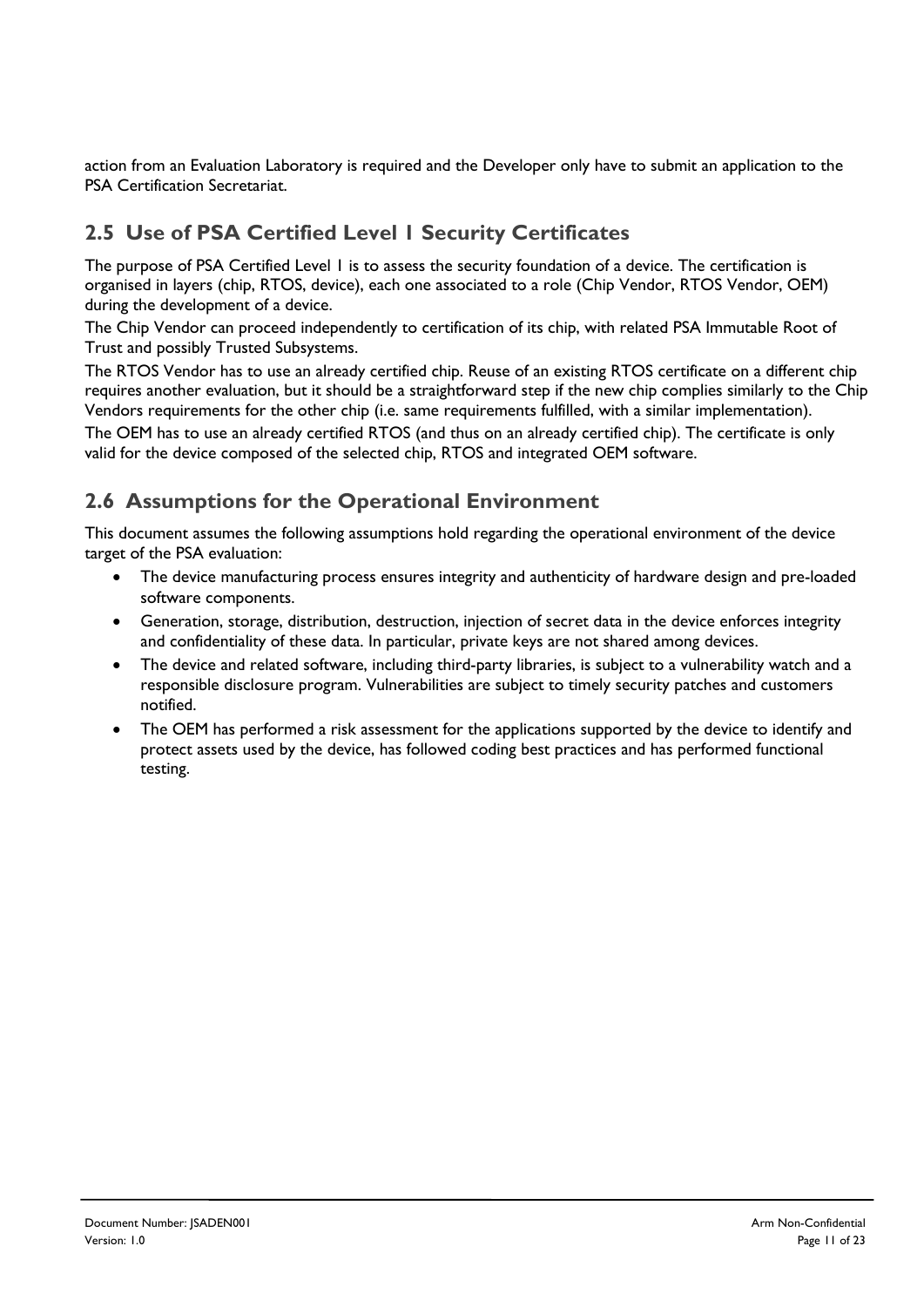### **3 Assessment Information**

The Vendor applying for PSA certification shall fill this section.

#### **3.1 Contact**

| <b>Company</b><br>activity: | (State whether OEM, RTOS Vendor or Chip Vendor) |
|-----------------------------|-------------------------------------------------|
| <b>Company</b><br>name:     |                                                 |
| <b>Contact name:</b>        |                                                 |
| <b>Contact title:</b>       |                                                 |
| <b>Contact email:</b>       |                                                 |
| <b>Contact</b><br>address:  |                                                 |
| <b>Contact phone:</b>       |                                                 |

#### **3.2 Product Reference**

| <b>Product name:</b> |                                                                                          |
|----------------------|------------------------------------------------------------------------------------------|
| <b>EAN-13:</b>       | (As used in the HW version claim of the chip attestation token)                          |
| <b>HW</b> reference: | (For RTOS Vendors and OEM, use the reference that passed PSA Certified for Chip Vendors) |
| <b>HW</b> version:   |                                                                                          |
| <b>SPE</b> name:     | (e.g. Trusted Firmware-M)                                                                |
| <b>SPE</b> version:  |                                                                                          |
| NSPE name:           | (e.g. Mbed $OS$ )                                                                        |
| <b>NSPE</b> version: |                                                                                          |

### **3.3 Product Description**

| <b>Expected</b><br>usage:                                        |                                                                                                                                    |
|------------------------------------------------------------------|------------------------------------------------------------------------------------------------------------------------------------|
| <b>Features:</b>                                                 | (Describe the functional and security features marketed for the product)                                                           |
| <b>Description of</b><br>expected<br>operational<br>environment: | (Describe if any the actors and external resources required for operation of the product, and the<br>related security assumptions) |

#### **3.4 PSA Implementation**

For Chip Vendors and RTOS Vendors:

|                                  | <b>PSA functional</b> (For Chip vendors, PSA Functional API certification is required. Provide the output report from PSA |
|----------------------------------|---------------------------------------------------------------------------------------------------------------------------|
| <b>API certified:</b> API tests. |                                                                                                                           |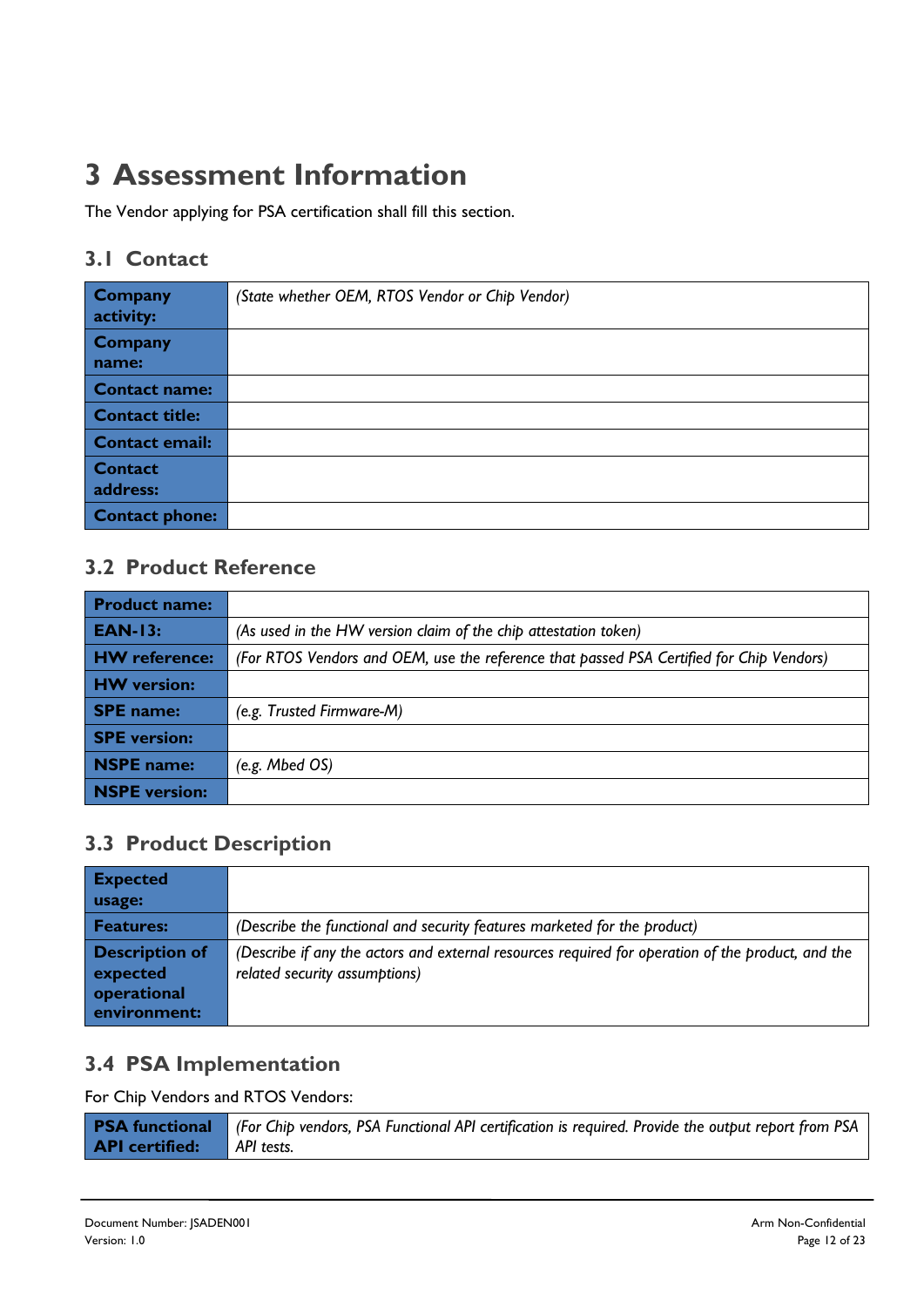|                                     | For RTOS vendors: Yes/No. This requirement is not mandatory for the first products that will be<br>evaluated in 2019<br>If Yes, provide the output report from PSA API tests. |
|-------------------------------------|-------------------------------------------------------------------------------------------------------------------------------------------------------------------------------|
| <b>Isolation</b><br>boundary level: | (May be 1, 2 or 3, as described in [PSA-FF])                                                                                                                                  |
| <b>PSA RoT</b><br>services:         | (Describe RoT services part of the PSA root of trust)                                                                                                                         |
| Trusted<br>subsystem:               | (Describe trusted subsystems relied upon for operation of PSA root of trust, such as a security<br>subsystem, Secure Element, and their usage)                                |

#### **3.5 Declaration for new questionnaire**

This declaration applies for a questionnaire that has not yet been reviewed by an Evaluation Laboratory. As an authorised representative of the organisation stated in Section 3.1 of this document, I declare that:

1. The information provided in the relevant Section 4, 5, or 6 of this questionnaire is valid and correct for the product/service stated in Section 3.2

and

2. I acknowledge and accept the instructions, exclusions and other provisions set out in this document.

| Name:      |  |
|------------|--|
| Date:      |  |
| Signature: |  |
|            |  |
|            |  |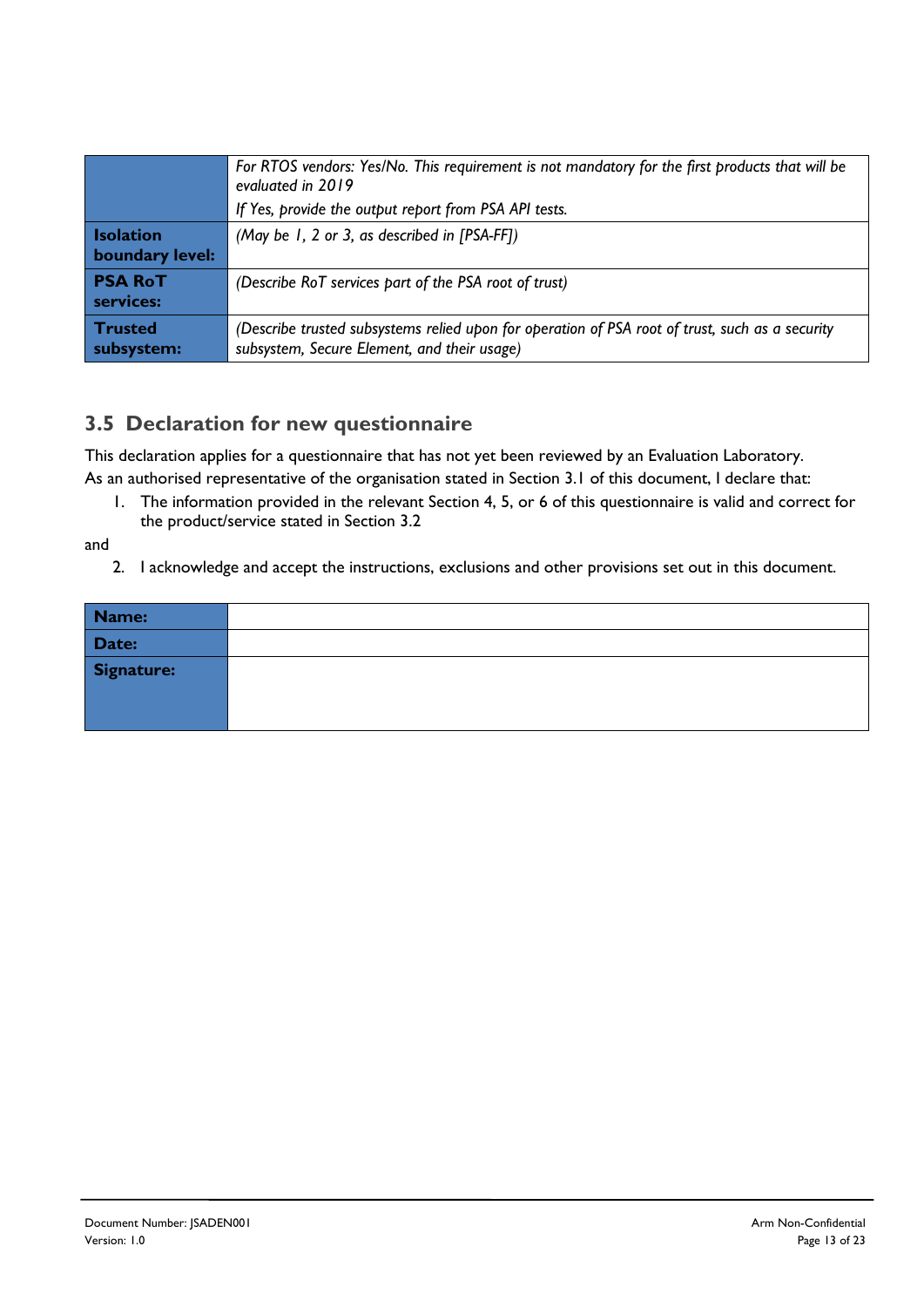#### **3.6 Declaration for reuse of an existing certificate**

This declaration applies for a product that can reuse the exact same answers to a questionnaire that has already been reviewed by an Evaluation Laboratory and for which related product passed PSA Certified. In that case, the Vendor does have fill again the relevant Section 4, 5, or 6 of this questionnaire and no action from an Evaluation Laboratory is required.

| <b>EAN-13 of the</b><br>product that |  |
|--------------------------------------|--|
| passed PSA<br>Certified:             |  |

As an authorised representative of the organisation stated in Section 3.1 of this document, I declare that:

1. The information provided in the questionnaire for the product referenced above and that passed PSA Certified is also valid and correct for the product/service stated in Section 3.2

and

2. I acknowledge and accept the instructions, exclusions and other provisions set out in this document.

| Name:             |  |
|-------------------|--|
| Date:             |  |
| <b>Signature:</b> |  |
|                   |  |
|                   |  |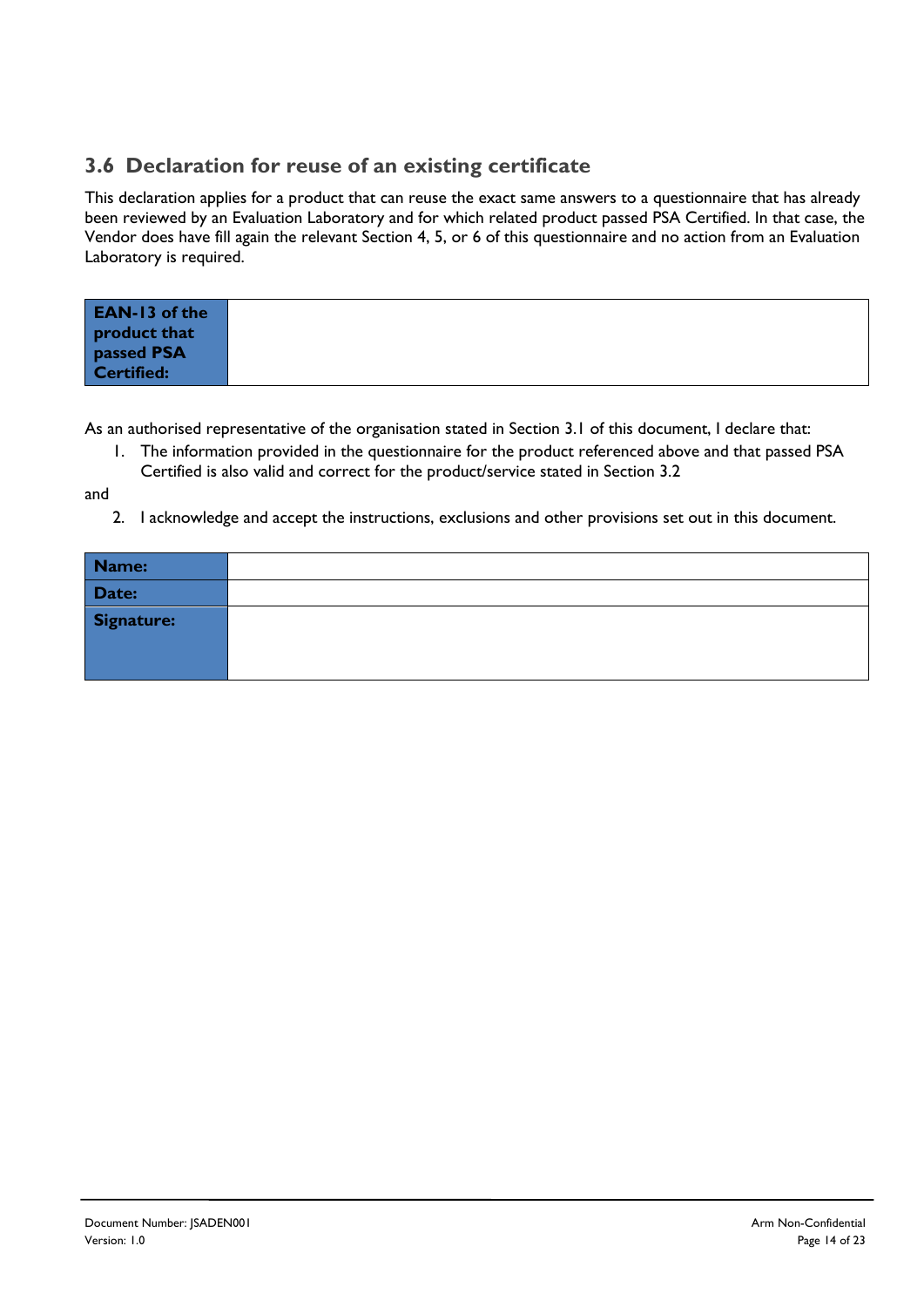### **4 Assessment Questionnaire – For Chip Vendors**

For RTOS Vendor or OEMs, skip this Section and proceed respectively to Section 5 or 6.

| ID   | <b>Requirement</b>                                                                                                                                                                                                                                                                                                                                                                                                                                                          | <b>Response</b> |       |     |  |
|------|-----------------------------------------------------------------------------------------------------------------------------------------------------------------------------------------------------------------------------------------------------------------------------------------------------------------------------------------------------------------------------------------------------------------------------------------------------------------------------|-----------------|-------|-----|--|
|      |                                                                                                                                                                                                                                                                                                                                                                                                                                                                             | <b>Yes</b>      | Part. | N/A |  |
|      | The chip has a hardware mechanism to isolate the Secure<br>Processing Environment (SPE) and related assets from the Non-<br>Secure Processing Environment.                                                                                                                                                                                                                                                                                                                  |                 |       |     |  |
| C1.1 | (Describe how isolation is implemented, typically through TrustZone on Cortex-v8M or dual cores on<br>Cortex-v7M)                                                                                                                                                                                                                                                                                                                                                           |                 |       |     |  |
|      | Example of response for Yes: The Cortex-M33 (ARMv8-M architecture) supports TrustZone. The Secure<br>Processing Environment is executed in the Secure mode.                                                                                                                                                                                                                                                                                                                 |                 |       |     |  |
|      | The chip provides trusted boot support, initiated from immutable<br>code.<br>NB: Immutable code can be for instance ROM, or EEPROM or FLASH<br>memory that is locked before device delivery.                                                                                                                                                                                                                                                                                |                 |       |     |  |
| CI.2 | (Describe which cryptographic functions and key sizes are used for trusted boot, and how cryptography<br>is implemented, such as hardware cryptographic accelerator or software in immutable code. Also<br>describe how locking is performed if boot code is stored in mutable memory such as EEPROM or<br><b>FLASH)</b>                                                                                                                                                    |                 |       |     |  |
|      | Example of response for Part: The Boot ROM runs the Bootloader in secure mode but without prior<br>validation. The Bootloader authenticates the SPE image by hash (SHA-256) and digital signature (RSA-<br>2048) validation. Public key is built into the bootloader image. Metadata of the image is delivered<br>together with the image itself in a header and trailer section. In case of successful authentication,<br>bootloader passes execution to the secure image. |                 |       |     |  |
|      | The chip supports security lifecycle, i.e. protect a lifecycle state<br>for the device and enforce transition rules between states.                                                                                                                                                                                                                                                                                                                                         |                 |       |     |  |
|      | The supported lifecycle states should include at least Device<br>assembly and Test, Factory provisioning, Provisioned and a Debug<br>mode.                                                                                                                                                                                                                                                                                                                                  |                 |       |     |  |
| CI.3 | NB: This requirement is not mandatory for the first products that will<br>be evaluated in 2019.                                                                                                                                                                                                                                                                                                                                                                             |                 |       |     |  |
|      | (Describe supported lifecycle states and transition rules)<br>Example of response for Yes: The chip supports security lifecycle as defined in [PSA-SM], §E - Generic<br>PSA security lifecycle.                                                                                                                                                                                                                                                                             |                 |       |     |  |
|      | The chip supports the secure storage of following keys:<br>Hardware Unique Key (HUK), with at least with 256-bits                                                                                                                                                                                                                                                                                                                                                           |                 |       |     |  |
| C1.4 | of entropy, used for deriving other per device secrets                                                                                                                                                                                                                                                                                                                                                                                                                      |                 |       |     |  |
|      | RoT Public Key (RoTPK), used for authenticating the first<br>stage of SPE code during trusted boot                                                                                                                                                                                                                                                                                                                                                                          |                 |       |     |  |
|      | Unique attestation key (see requirement below).                                                                                                                                                                                                                                                                                                                                                                                                                             |                 |       |     |  |
|      | These keys may be injected during initial manufacturing of the<br>silicon or during the final manufacturing of a product or also be<br>derived from a Physically Unique Function (PUF).                                                                                                                                                                                                                                                                                     |                 |       |     |  |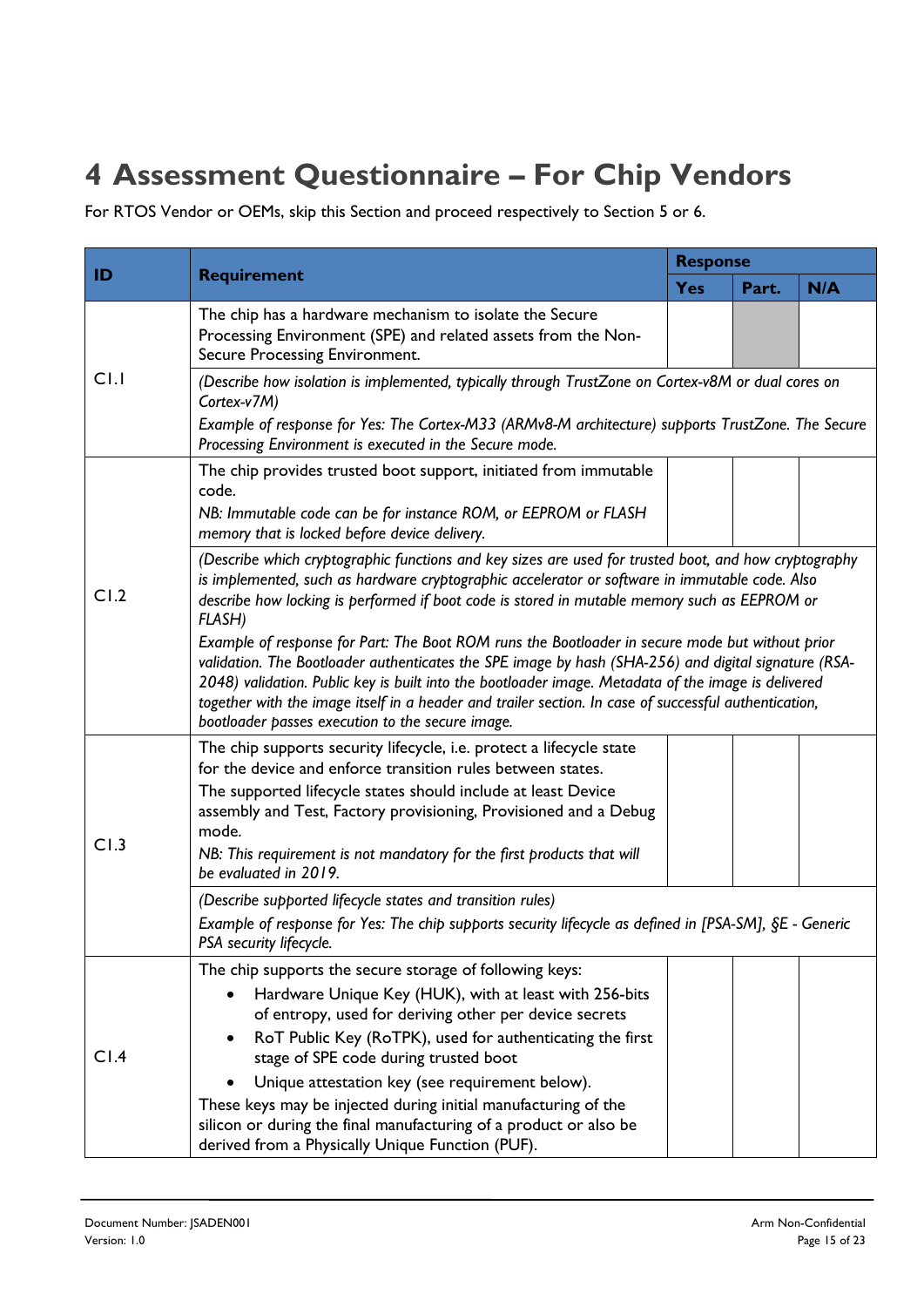| NB: The Attestation Key can be derived from the HUK.                                                                                                                                                            |  |  |
|-----------------------------------------------------------------------------------------------------------------------------------------------------------------------------------------------------------------|--|--|
| (Describe key size for each key, and if applicable the key derivation method for the Attestation Key. If<br>HUK is derived from a PUF, provide a rationale of key uniqueness and describe the protection of the |  |  |
| function to read the key value)                                                                                                                                                                                 |  |  |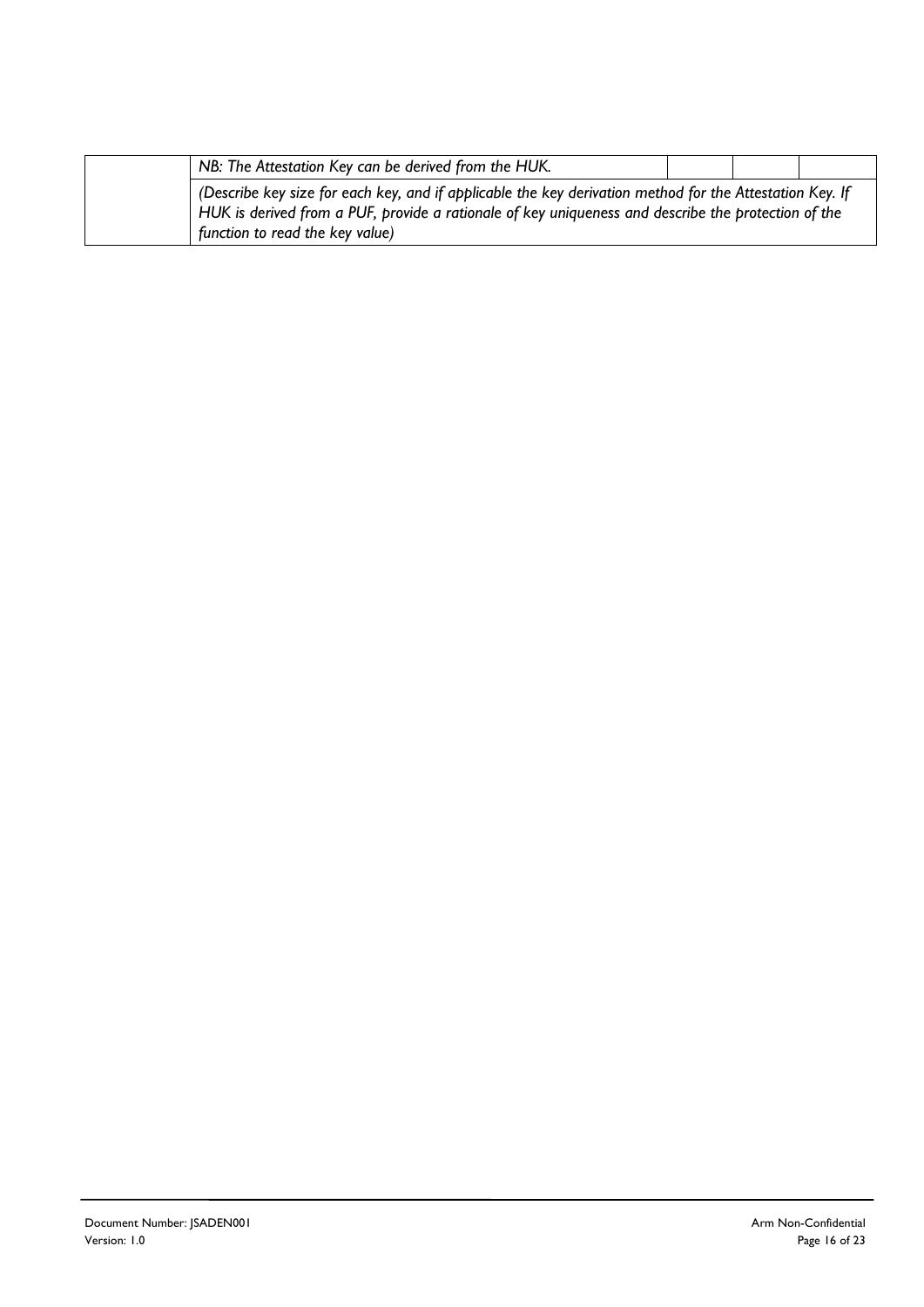### **5 Assessment Questionnaire – For RTOS Vendors**

For Chip Vendors or OEMs, skip this Section.

#### **5.1 Code Integrity**

| ID   | <b>Requirement</b>                                                                                                                                                                                                                                                                                                                                                                                                                                                                                                                                                                                                                                                                                                                                                                                                                               | <b>Response</b> |       |     |  |
|------|--------------------------------------------------------------------------------------------------------------------------------------------------------------------------------------------------------------------------------------------------------------------------------------------------------------------------------------------------------------------------------------------------------------------------------------------------------------------------------------------------------------------------------------------------------------------------------------------------------------------------------------------------------------------------------------------------------------------------------------------------------------------------------------------------------------------------------------------------|-----------------|-------|-----|--|
|      |                                                                                                                                                                                                                                                                                                                                                                                                                                                                                                                                                                                                                                                                                                                                                                                                                                                  | <b>Yes</b>      | Part. | N/A |  |
| R1.1 | The RTOS and updateable PSA-RoT supports firmware update,<br>either from local connectivity (such as USB or removable media)<br>or from remote servers.<br>NB: Verification of integrity and authenticity for local update is not<br>mandatory for the first products that will be evaluated in 2019.<br>If the RTOS supports updates from remote servers, all updates<br>received from remote servers are validated locally to check<br>integrity and authenticity prior installation. This includes manifest,<br>executable code and any related data, such as configuration data.<br>(Describe how updates are validated, including the cryptographic algorithms used, and where are stored<br>the cryptographic keys used for validation)<br>Example of response for Yes: The RTOS relies on TF-M firmware upgrade based on swapping method. |                 |       |     |  |
|      | The new firmware image is downloaded from RTOS on stored in bootloader slot I (slot 0 is the active<br>firmware) and marked for update. At the next boot, the bootloader measures and validates the update<br>and swaps slot I and slot 0.                                                                                                                                                                                                                                                                                                                                                                                                                                                                                                                                                                                                       |                 |       |     |  |
|      | The update mechanism shall prevent firmware downgrade and<br>protect current firmware version in a secure storage, such as<br>anti-rollback counter in protected flash or OTP.                                                                                                                                                                                                                                                                                                                                                                                                                                                                                                                                                                                                                                                                   |                 |       |     |  |
|      | NB: This requirement is not mandatory for the first products that will<br>be evaluated in 2019.                                                                                                                                                                                                                                                                                                                                                                                                                                                                                                                                                                                                                                                                                                                                                  |                 |       |     |  |
| R1.2 | (Describe the firmware versioning information used to detect firmware downgrade and how it is<br>protected in integrity and against decrease and overflow)<br>Example of response for Yes: In the process described in answer for R1.1, the RTOS verifies firmware<br>version before storing the new image in slot 1. The current version of firmware is stored using secure<br>storage service from TF-M.                                                                                                                                                                                                                                                                                                                                                                                                                                       |                 |       |     |  |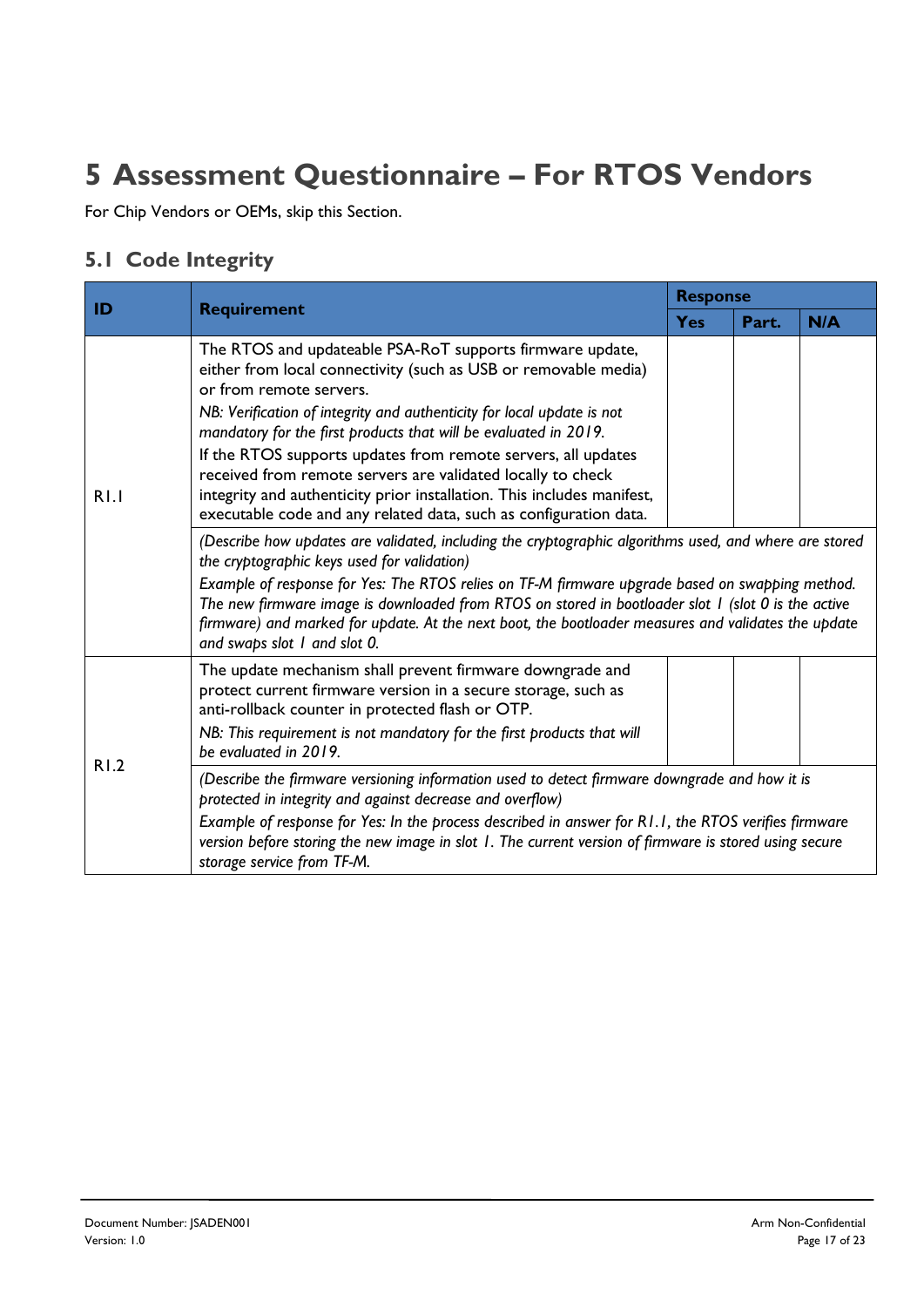#### **5.2 Data Assets**

|                  | <b>Requirement</b>                                                                                                                                                                                                                                                                                                                                                                                                                                                                                                                                        | <b>Response</b> |       |     |  |
|------------------|-----------------------------------------------------------------------------------------------------------------------------------------------------------------------------------------------------------------------------------------------------------------------------------------------------------------------------------------------------------------------------------------------------------------------------------------------------------------------------------------------------------------------------------------------------------|-----------------|-------|-----|--|
| ID               |                                                                                                                                                                                                                                                                                                                                                                                                                                                                                                                                                           | <b>Yes</b>      | Part. | N/A |  |
|                  | The RTOS protects in integrity the Device ID.                                                                                                                                                                                                                                                                                                                                                                                                                                                                                                             |                 |       |     |  |
| R2.1             | (Optional notes)<br>Example of response for Yes: The RTOS uses the secure storage service provided by PSA-RoT to protect<br>in integrity the Device ID.                                                                                                                                                                                                                                                                                                                                                                                                   |                 |       |     |  |
|                  | The RTOS makes use of secure storage to protect sensitive<br>application data and secrets and additionally binds the data to a<br>specific device instance.                                                                                                                                                                                                                                                                                                                                                                                               |                 |       |     |  |
| R <sub>2.2</sub> | (Describe how secure storage is implemented e.g. uses TF-M secure storage)<br>Example of response for Yes: The RTOS relies on SPE (TF-M) that supports a secure storage service<br>implementing an AES-GCM based AEAD encryption policy to protect data integrity and authenticity. It<br>uses the flash filesystem and relies on a secret hardware unique key (HUK) per device.                                                                                                                                                                          |                 |       |     |  |
| R <sub>2.3</sub> | The PSA-RoT performs access control from RTOS for access,<br>modification and usage of PSA-RoT data and secrets.                                                                                                                                                                                                                                                                                                                                                                                                                                          |                 |       |     |  |
|                  | (Describe the subjects concerned by access control and how they are identified or authenticated)                                                                                                                                                                                                                                                                                                                                                                                                                                                          |                 |       |     |  |
| R <sub>2.4</sub> | The RTOS uses state of the art cryptography, as recommended<br>for instance by national security agencies, and does not rely on<br>proprietary cryptographic algorithms or customization of<br>standard cryptographic algorithms.<br>In particular the RTOS uses the platform provided cryptographic<br>primitives, including for random number generation and key<br>generation, wherever possible.<br>PSA requires 128-bit security. However, you may choose an<br>appropriate cipher suite.<br>While we expect most implementations will use ECDSA and |                 |       |     |  |
|                  | AES, you do not have to use this suite. You may use for instance<br>EdDSA and ChaCha, or Camelia in Japan, or KCDSA in Korea or<br>also SM2, SM3 or SM4 in China.<br>(Describe cryptographic algorithms used on the device, related key sizes and how the library that                                                                                                                                                                                                                                                                                    |                 |       |     |  |
|                  | provide them, e.g. TF-M crypto libraries)                                                                                                                                                                                                                                                                                                                                                                                                                                                                                                                 |                 |       |     |  |

#### **5.3 Communication**

| ID               | <b>Requirement</b>                                                                                              | <b>Response</b> |       |     |
|------------------|-----------------------------------------------------------------------------------------------------------------|-----------------|-------|-----|
|                  |                                                                                                                 | Yes             | Part. | N/A |
| R3.1             | For two-way communication protocols, the RTOS authenticates<br>remote servers before establishing a connection. |                 |       |     |
|                  | (Optional notes)                                                                                                |                 |       |     |
| R <sub>3.2</sub> | The RTOS encrypts by default all data exchanged with remote<br>servers.                                         |                 |       |     |
|                  | (Optional notes)                                                                                                |                 |       |     |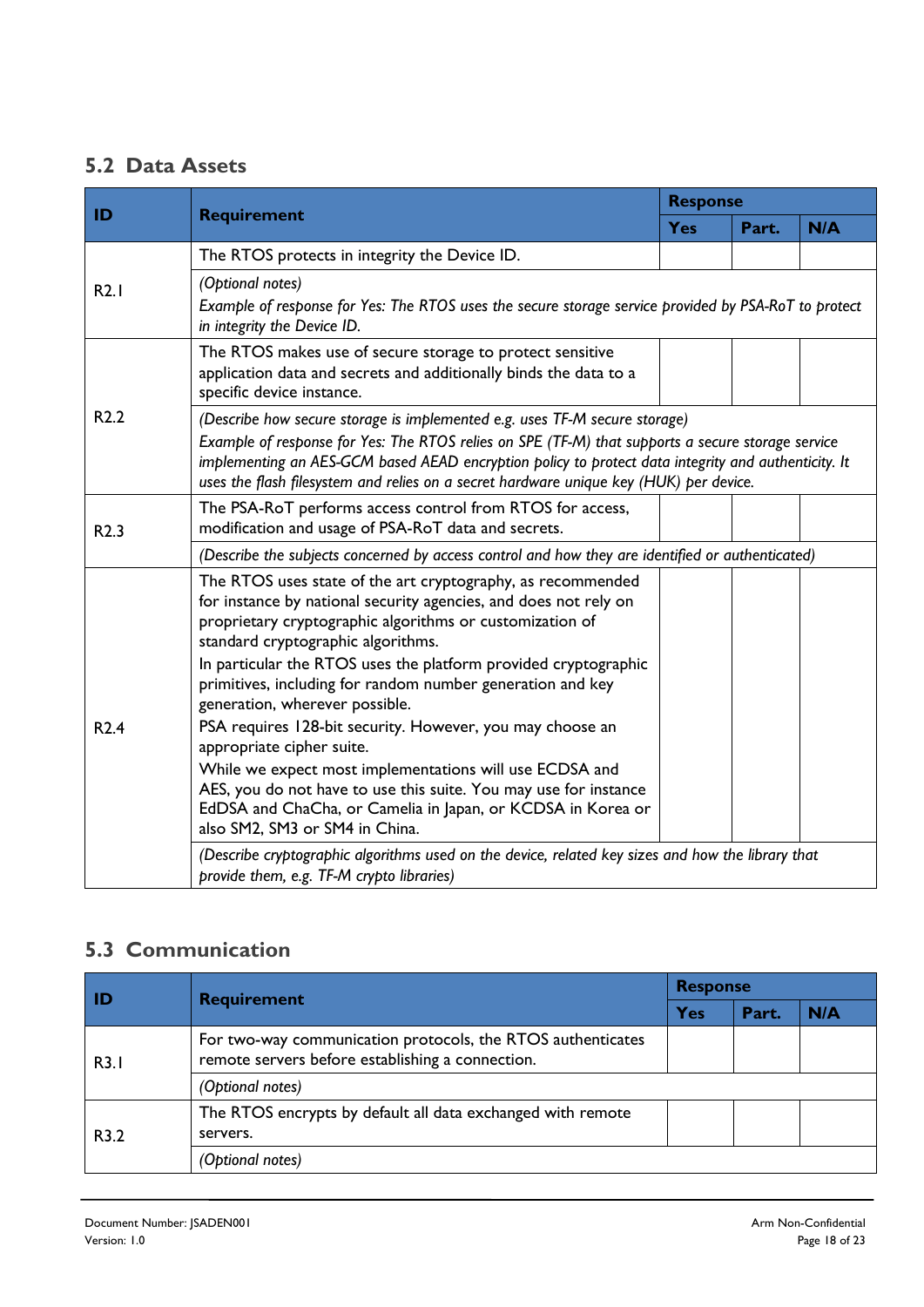| R3.3             | For authentication and encryption of two-way communication<br>protocols, the RTOS relies on TLS version 1.2 or later, e.g. Mbed<br>TLS Long Term Support branch. |  |
|------------------|------------------------------------------------------------------------------------------------------------------------------------------------------------------|--|
|                  | (Optional notes)                                                                                                                                                 |  |
| R <sub>3.4</sub> | The network protocols provided by the RTOS are programmed<br>defensively against malformed inputs.                                                               |  |
|                  | (Optional notes)                                                                                                                                                 |  |

#### **5.4 Hardening**

|      |                                                                                                                                      | <b>Response</b> |       |     |
|------|--------------------------------------------------------------------------------------------------------------------------------------|-----------------|-------|-----|
| ID   | <b>Requirement</b>                                                                                                                   | <b>Yes</b>      | Part. | N/A |
| R4.1 | The RTOS provides an attestation token for the current security<br>lifecycle state of the device.                                    |                 |       |     |
|      | (Optional notes)                                                                                                                     |                 |       |     |
| R4.2 | Functionalities that are not needed for the intended usage of the<br>RTOS are disabled or not installed.                             |                 |       |     |
|      | (Optional notes)                                                                                                                     |                 |       |     |
| R4.3 | The RTOS supports logging of security relevant events and errors<br>and auditing function.<br>Log files protected against tampering. |                 |       |     |
|      | NB: All devices may not support logging, due to constrained resources<br>for instance.                                               |                 |       |     |
|      | This requirement is not mandatory for the first products that will be<br>evaluated in 2019.                                          |                 |       |     |
|      | (Describe how logs are protected and how they can be retrieved if necessary)                                                         |                 |       |     |

#### **5.5 Passwords**

| ID               |                                                                                                                                                                                                                                                                                                    | <b>Response</b> |       |     |  |
|------------------|----------------------------------------------------------------------------------------------------------------------------------------------------------------------------------------------------------------------------------------------------------------------------------------------------|-----------------|-------|-----|--|
|                  | <b>Requirement</b>                                                                                                                                                                                                                                                                                 | Yes             | Part. | N/A |  |
| <b>R5.1</b>      | The RTOS does not make use of default password or hardcoded<br>credentials.                                                                                                                                                                                                                        |                 |       |     |  |
|                  | (Optional notes)                                                                                                                                                                                                                                                                                   |                 |       |     |  |
| R <sub>5.2</sub> | The RTOS does not make use of passwords or if it does, it<br>enforces choice of passwords according to security best practices,<br>in particular regarding password length and complexity and<br>number of failed authentication attempts (refer for instance to<br>NIST SP 800-63B-3 guidelines). |                 |       |     |  |
|                  | (Optional notes)<br>Example of response for Yes: The RTOS does not make use of passwords.                                                                                                                                                                                                          |                 |       |     |  |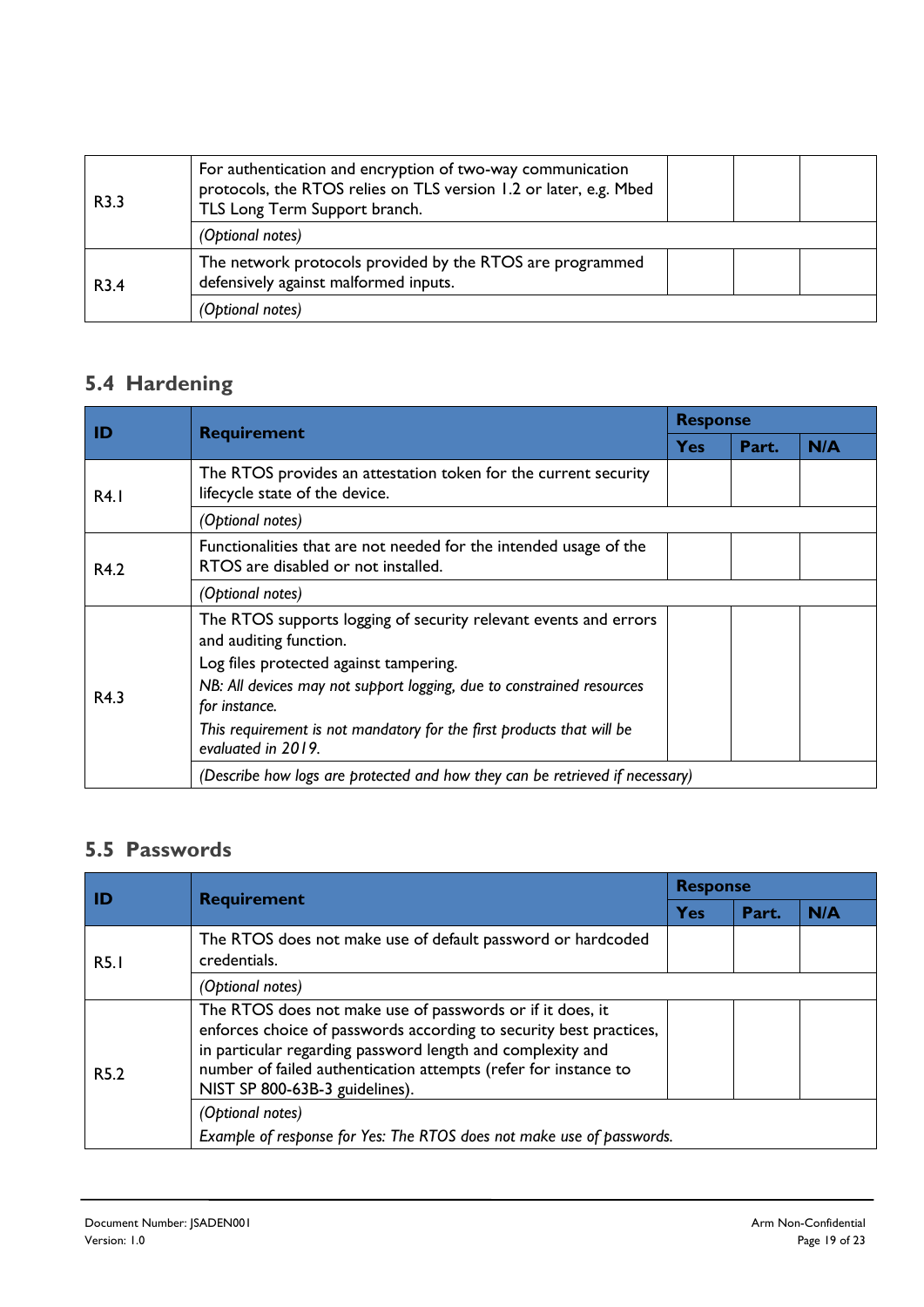#### **5.6 Privacy**

| <b>ID</b> | <b>Requirement</b>                                                                                                                                                                                                                                                   | <b>Response</b> |       |     |  |
|-----------|----------------------------------------------------------------------------------------------------------------------------------------------------------------------------------------------------------------------------------------------------------------------|-----------------|-------|-----|--|
|           |                                                                                                                                                                                                                                                                      | Yes             | Part. | N/A |  |
| R6.1      | The RTOS does not allow persistent storage of personal data and<br>configuration, or if it does it allows the user to reset the device to<br>erase all this data.<br>NB: This requirement is not mandatory for the first products that will<br>be evaluated in 2019. |                 |       |     |  |
|           | (Optional notes)<br>Example of response for Yes: The RTOS does not allow persistent storage of personal data or<br>configuration.                                                                                                                                    |                 |       |     |  |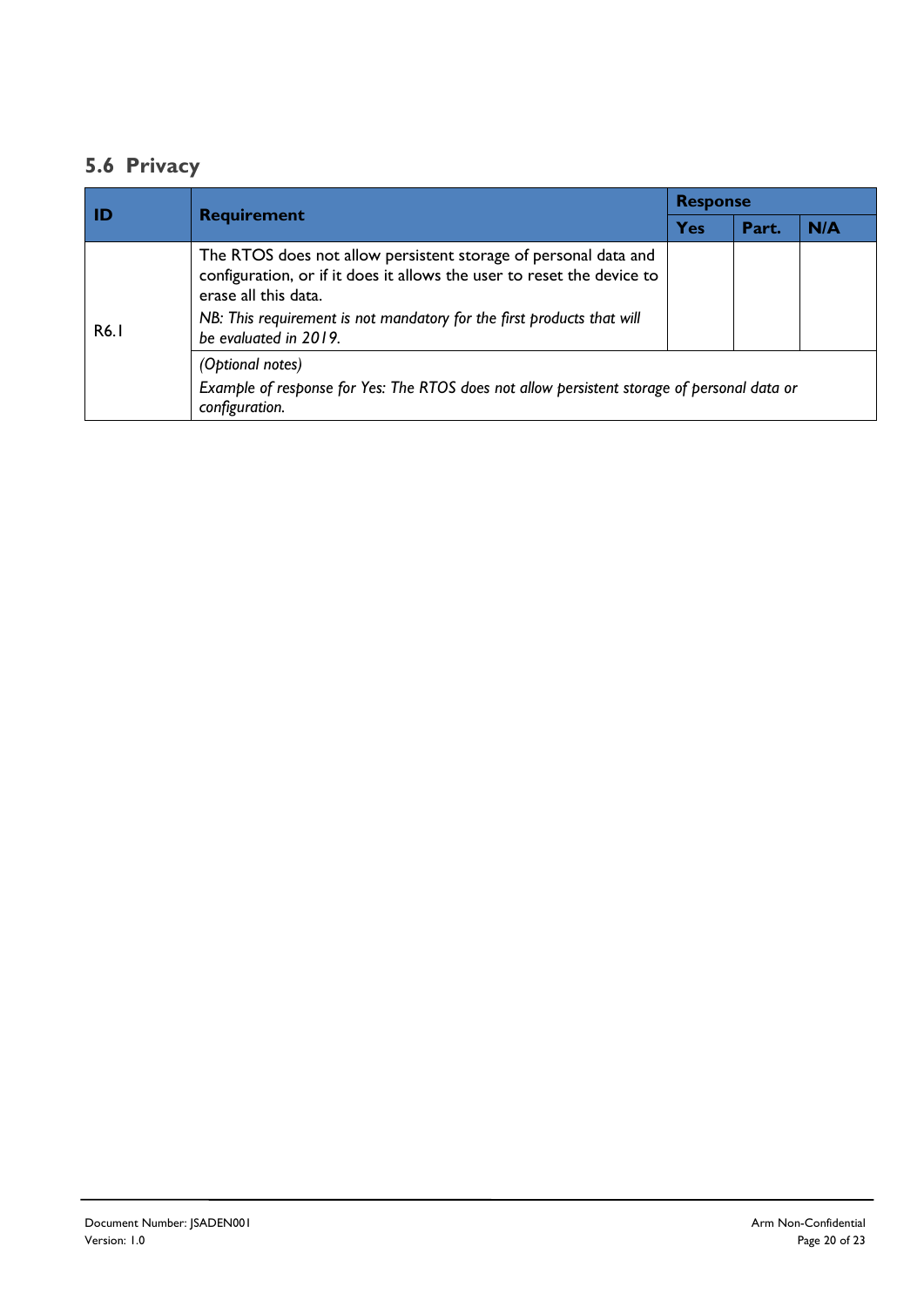### **6 Assessment Questionnaire – For OEM**

For Chip Vendors or RTOS Vendors, skip this Section.

#### **6.1 Code Integrity**

| l ID | <b>Requirement</b>                                                                                                                                                                                                                                                                                                                | <b>Response</b> |       |     |  |
|------|-----------------------------------------------------------------------------------------------------------------------------------------------------------------------------------------------------------------------------------------------------------------------------------------------------------------------------------|-----------------|-------|-----|--|
|      |                                                                                                                                                                                                                                                                                                                                   | Yes             | Part. | N/A |  |
| DI.I | The device is configured to enforce trusted boot for RTOS and<br>updateable PSA-RoT. Each updatable component is measured and<br>validated prior execution.<br>NB: The trusted boot can rely on chip proprietary mechanisms or on<br>TFM.                                                                                         |                 |       |     |  |
|      | (Optional notes)<br>Example of response for Yes: The device is configured to rely on TF-M and primitives of Boot ROM for<br>measuring and validating TF-M image prior execution. Then the RTOS relies on the bootloader from<br>Secure Processing Environment (TF-M) for measuring and validating the RTOS image prior execution. |                 |       |     |  |

#### **6.2 Communication**

| ID               | <b>Requirement</b>                                                                                                                               | <b>Response</b> |       |     |  |
|------------------|--------------------------------------------------------------------------------------------------------------------------------------------------|-----------------|-------|-----|--|
|                  |                                                                                                                                                  | <b>Yes</b>      | Part. | N/A |  |
| D2.1             | The device does not expose unnecessary communication ports or<br>communication protocol stack.                                                   |                 |       |     |  |
|                  | (Optional notes)                                                                                                                                 |                 |       |     |  |
| D <sub>2.2</sub> | The device authenticates remote servers before establishing a<br>connection.                                                                     |                 |       |     |  |
|                  | (Optional notes)                                                                                                                                 |                 |       |     |  |
| D2.3             | The device encrypts by default all data exchanged with remote<br>servers.                                                                        |                 |       |     |  |
|                  | (Optional notes)<br>Example of response for N/A: The device only sends non-confidential information, such as external<br>temperature.            |                 |       |     |  |
| D2.4             | For authentication and encryption, if the device relies on TLS, it<br>should be version 1.2 or later, e.g. Mbed TLS Long Term Support<br>branch. |                 |       |     |  |
|                  | (Optional notes)                                                                                                                                 |                 |       |     |  |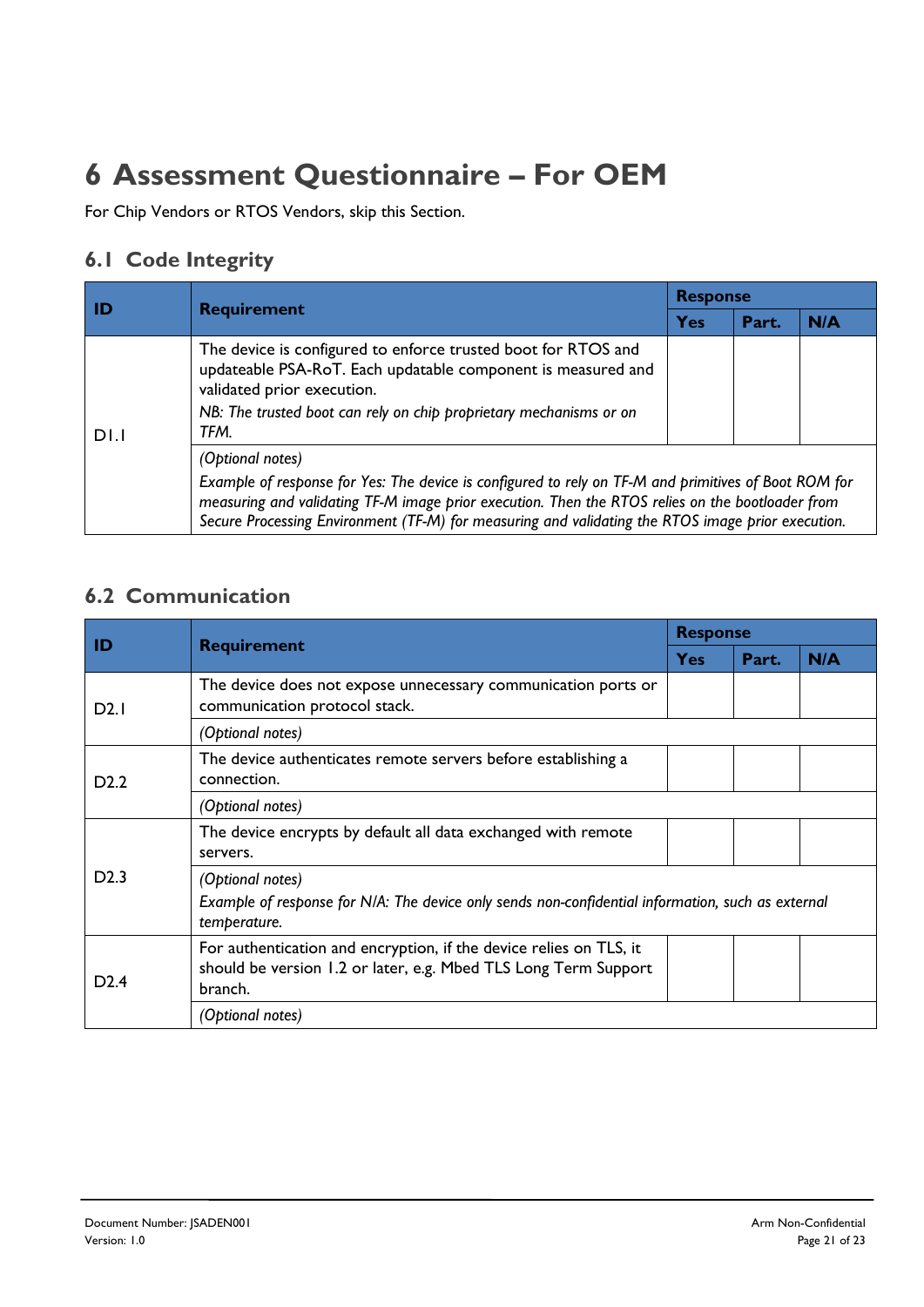#### **6.3 Hardening**

| ID   | <b>Requirement</b>                                                                                                                                                                                                                                  | <b>Response</b> |       |     |
|------|-----------------------------------------------------------------------------------------------------------------------------------------------------------------------------------------------------------------------------------------------------|-----------------|-------|-----|
|      |                                                                                                                                                                                                                                                     | <b>Yes</b>      | Part. | N/A |
| D3.1 | The device is protected in production against unauthorized use of<br>debug or test features, possibly with rules depending on device<br>lifecycle state.<br>The device erases sensitive user assets and credentials on access<br>to these features. |                 |       |     |
|      | (Describe which technical measures disable or deactivate debug)                                                                                                                                                                                     |                 |       |     |
| D3.2 | The current security lifecycle state of the device is attestable<br>through an attestation token.                                                                                                                                                   |                 |       |     |
|      | (Optional notes)                                                                                                                                                                                                                                    |                 |       |     |
| D3.3 | Functionalities that are not needed for the intended usage of the<br>device are disabled or not installed.                                                                                                                                          |                 |       |     |
|      | (Optional notes)                                                                                                                                                                                                                                    |                 |       |     |
| D3.4 | The device supports logging of security relevant events and errors<br>and auditing function.<br>Log files are protected against tampering.                                                                                                          |                 |       |     |
|      | (Optional notes)                                                                                                                                                                                                                                    |                 |       |     |

#### **6.4 Passwords**

| ID               | <b>Requirement</b>                                                                                                                                                                                                                              | <b>Response</b> |       |     |
|------------------|-------------------------------------------------------------------------------------------------------------------------------------------------------------------------------------------------------------------------------------------------|-----------------|-------|-----|
|                  |                                                                                                                                                                                                                                                 | <b>Yes</b>      | Part. | N/A |
| D4.1             | The device does not make use of default passwords or hardcoded<br>credentials.                                                                                                                                                                  |                 |       |     |
|                  | (Optional notes)                                                                                                                                                                                                                                |                 |       |     |
| D <sub>4.2</sub> | The device enforces choice of password according to security<br>best practices, in particular regarding password length and<br>complexity and number of failed authentication attempts (refer<br>for instance to NIST SP 800-63B-3 guidelines). |                 |       |     |
|                  | (Optional notes)                                                                                                                                                                                                                                |                 |       |     |
| D <sub>4.3</sub> | After a fixed threshold of unsuccessful authentications against a<br>password, the password is either disabled or a timeout is applied<br>before another authentication attempt is allowed.                                                     |                 |       |     |
|                  | (Optional notes)                                                                                                                                                                                                                                |                 |       |     |
| D <sub>4.4</sub> | The device implements an inactivity time-out or other<br>appropriate mechanism to prevent perpetual authorization.                                                                                                                              |                 |       |     |
|                  | (Optional notes)                                                                                                                                                                                                                                |                 |       |     |
| D <sub>4.5</sub> | Passwords, and other credentials, are stored on secure storage.                                                                                                                                                                                 |                 |       |     |
|                  | (Optional notes)                                                                                                                                                                                                                                |                 |       |     |